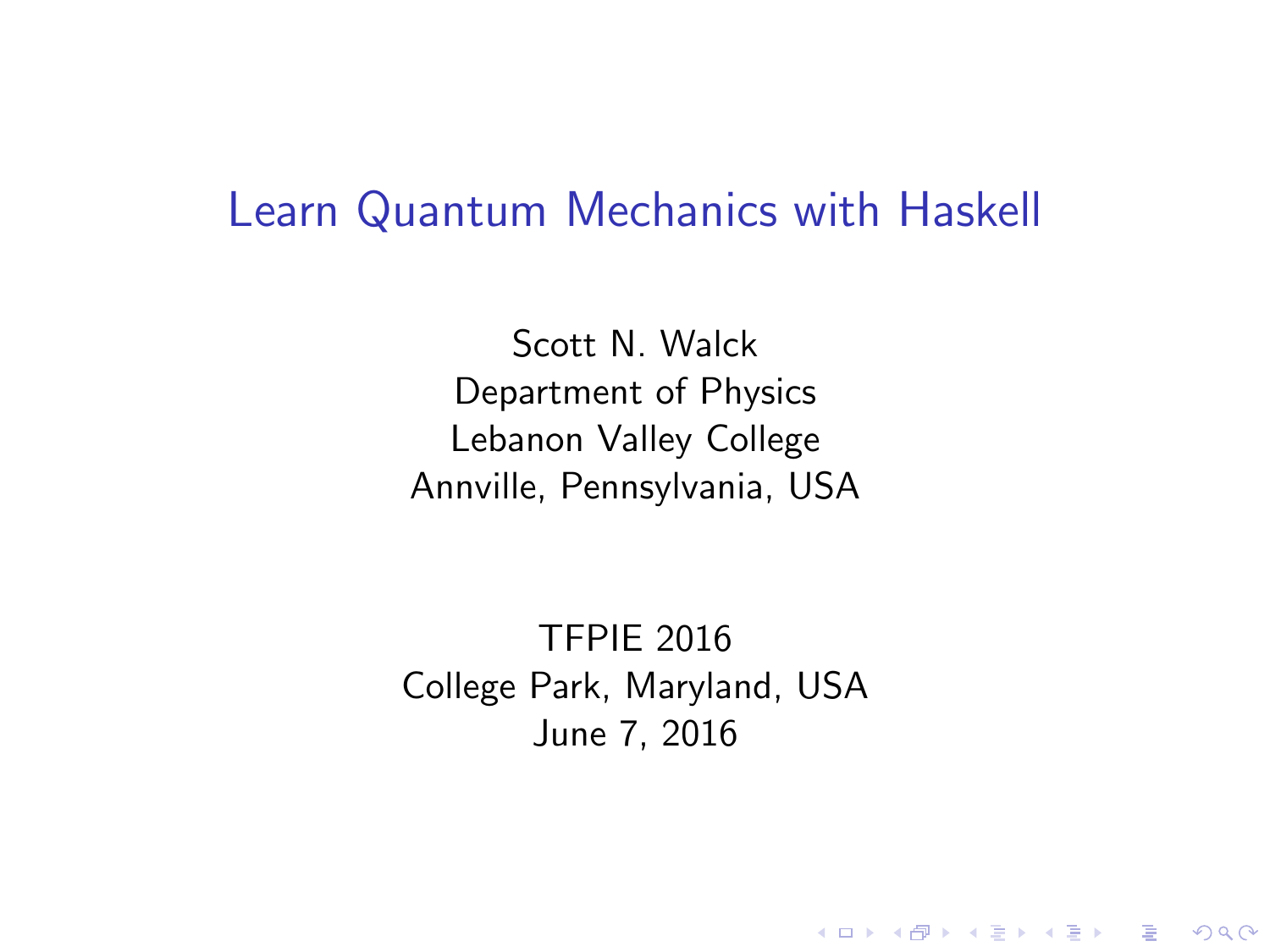## First choice in teaching quantum mechanics



#### Waves first **Waves** first





 $2Q$ 

 $\Rightarrow$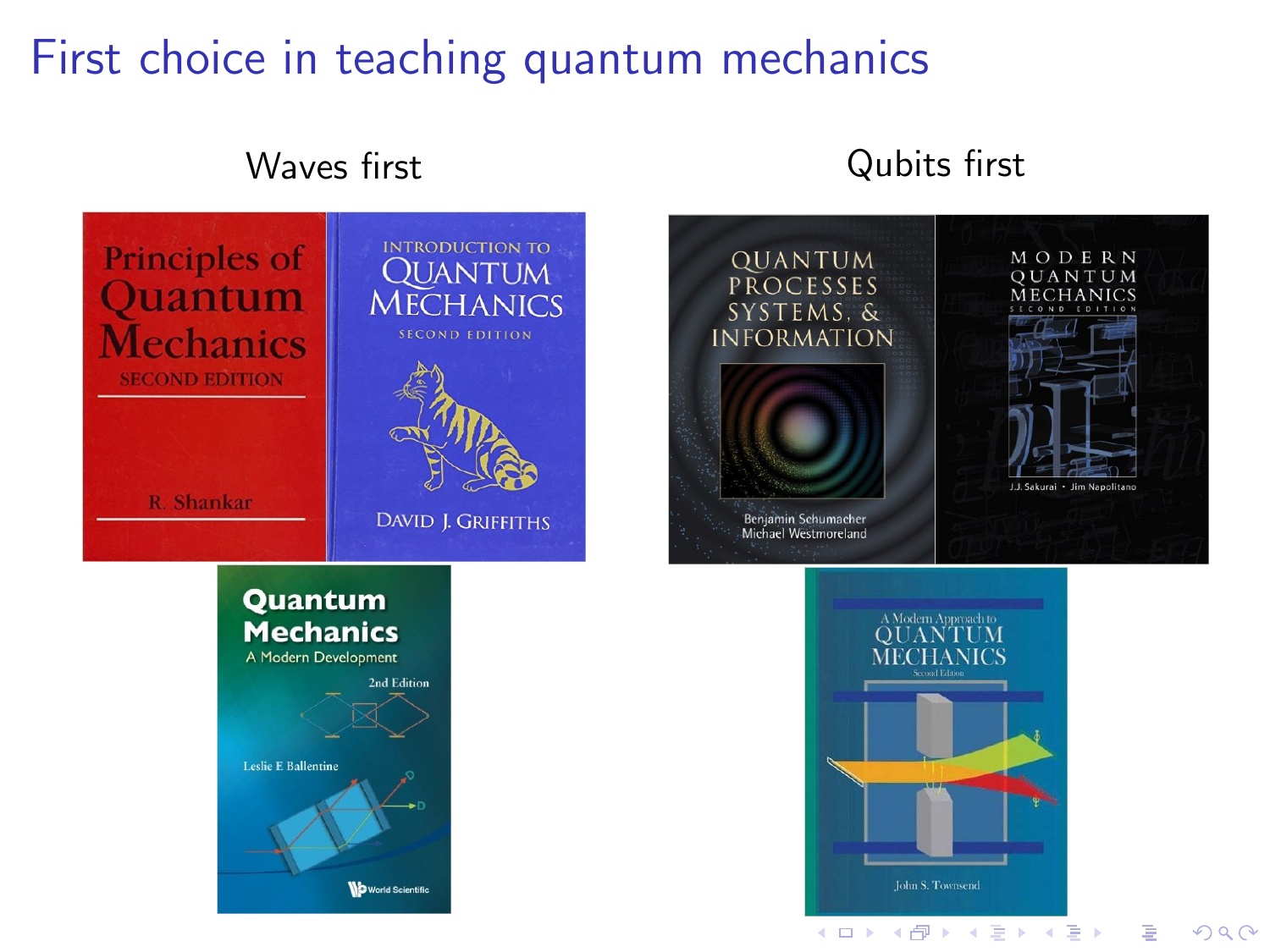## Attitude toward computers in learning physics

- 1. Give students computational/lingustic building blocks.
	- $\triangleright$  could be raw computer language constructs
	- $\triangleright$  could be specially designed functions and structures
- 2. Ask them to build something.
	- $\triangleright$  could be solving a homework problem
	- $\triangleright$  could be expressing a theory
	- $\blacktriangleright$  creative
	- $\triangleright$  computer gives feedback
	- $\blacktriangleright$  fun

Want the creative process to engage the important ideas we're teaching.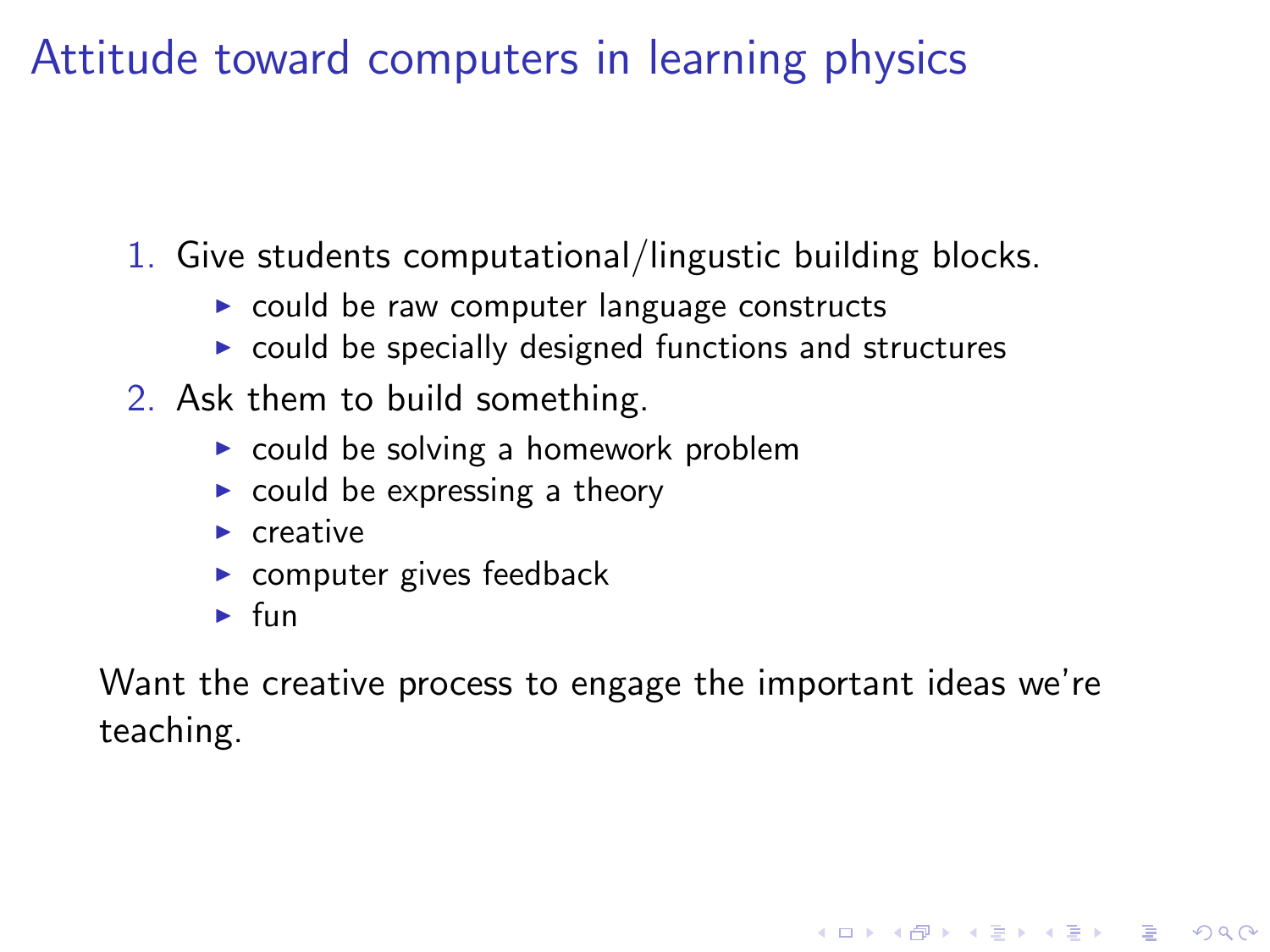# Building Blocks for Quantum Mechanics

Laboratory experiments use a different language from theory.

# Talk Outline:

1. BeamStack: a small language for describing Stern-Gerlach experiments

2. Ket: a calculational language that supports modern quantum notation



**KORKA SERKER ORA** 

3. Using Ket to implement a simplified beam language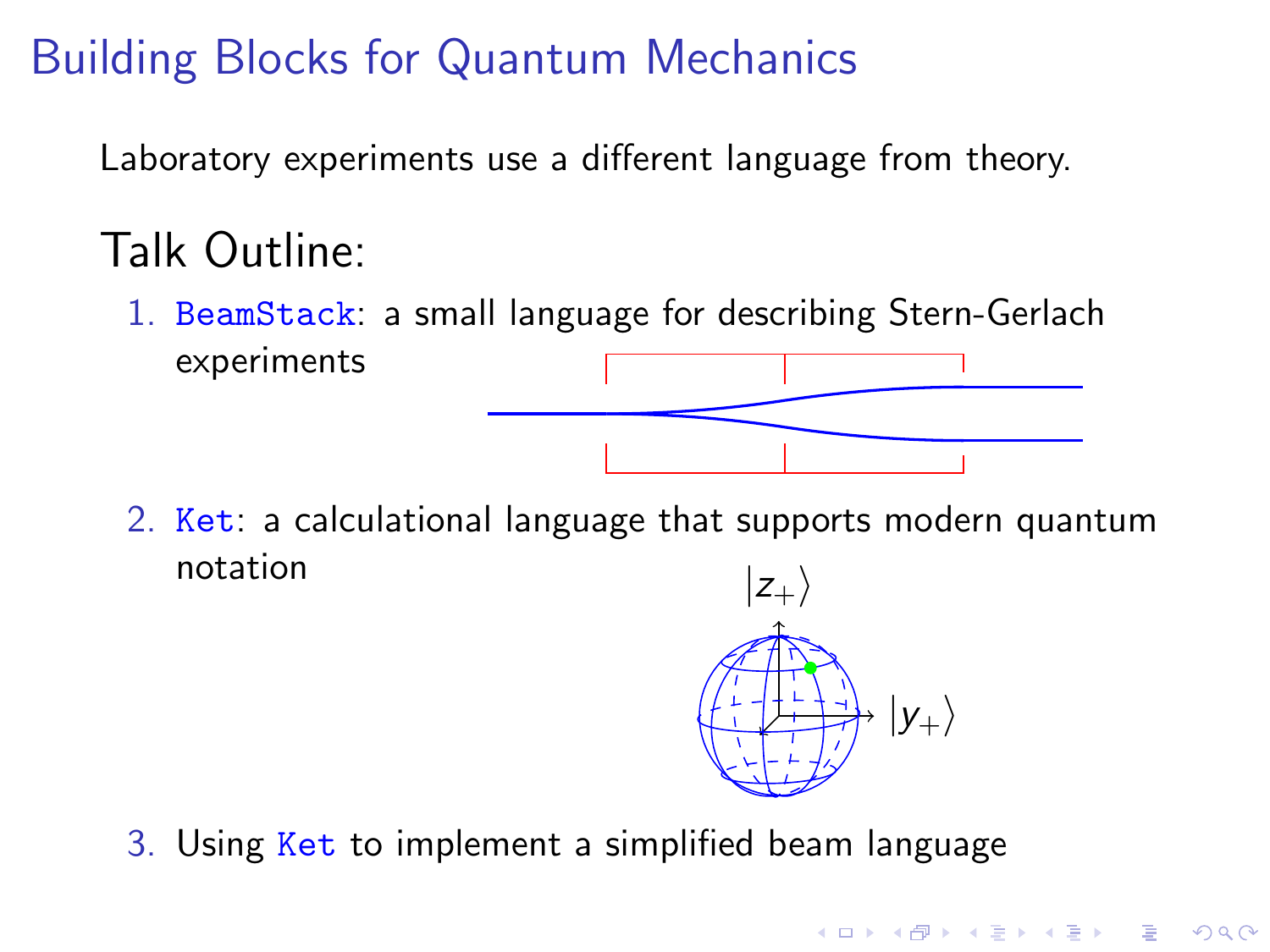# Stern-Gerlach experiment (1922)



 $\triangleright$  classical mechanics predicts a range in amount deflection

**KORK STRAIN A BAR SHOP** 

- $\triangleright$  get exactly two types of deflection
- ulgeright puts the quantum in quantum mechanics
- Ag acts like a spin- $1/2$  particle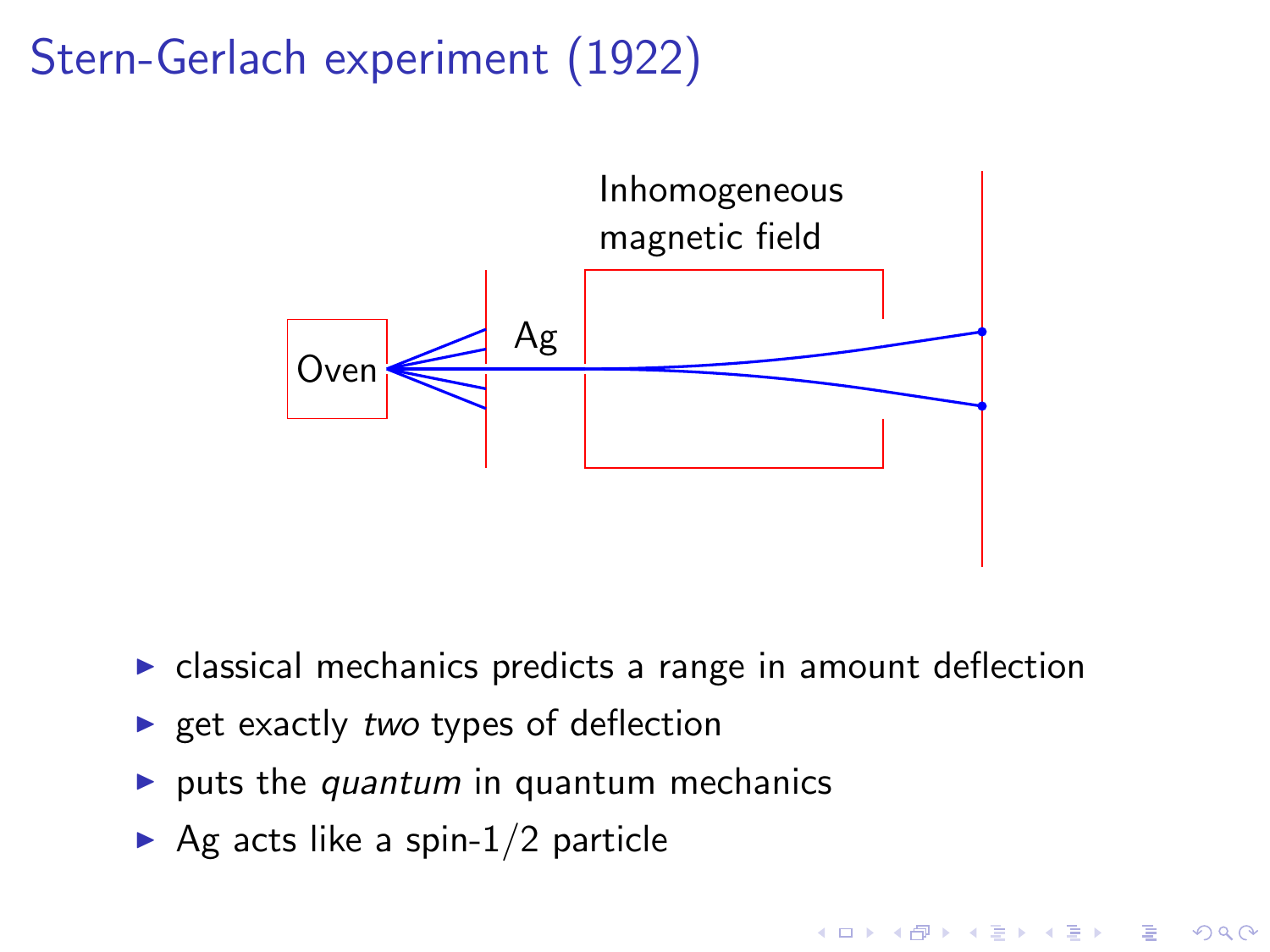## A type for a collection of beams

data BeamStack randomBeam :: BeamStack dropBeam :: BeamStack -> BeamStack flipBeams :: BeamStack -> BeamStack

provided by Physics.Learn.BeamStack of learn-physics package

K ロ ▶ K @ ▶ K 할 > K 할 > 1 할 > 1 이익어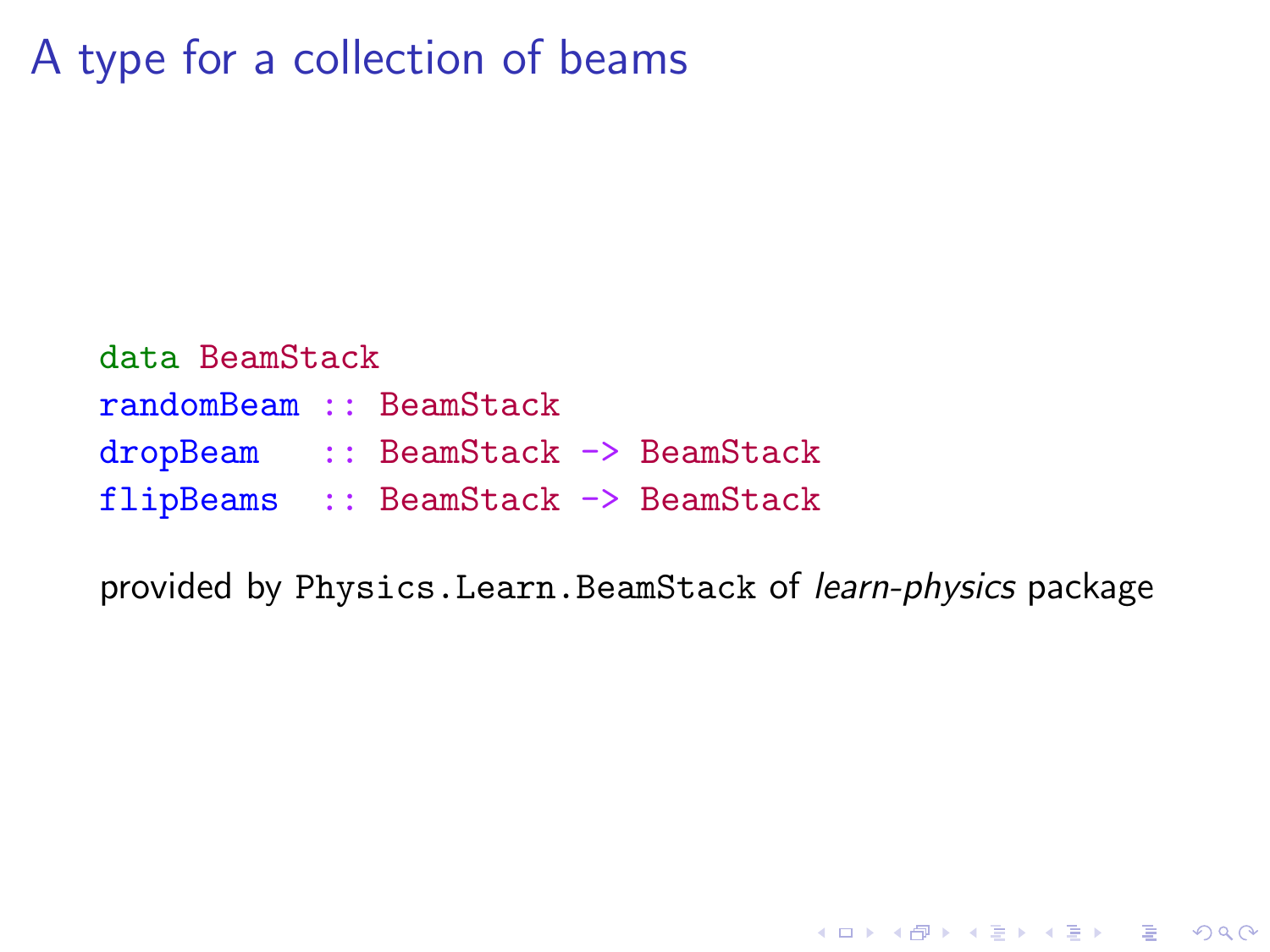#### Stern-Gerlach beam splitter

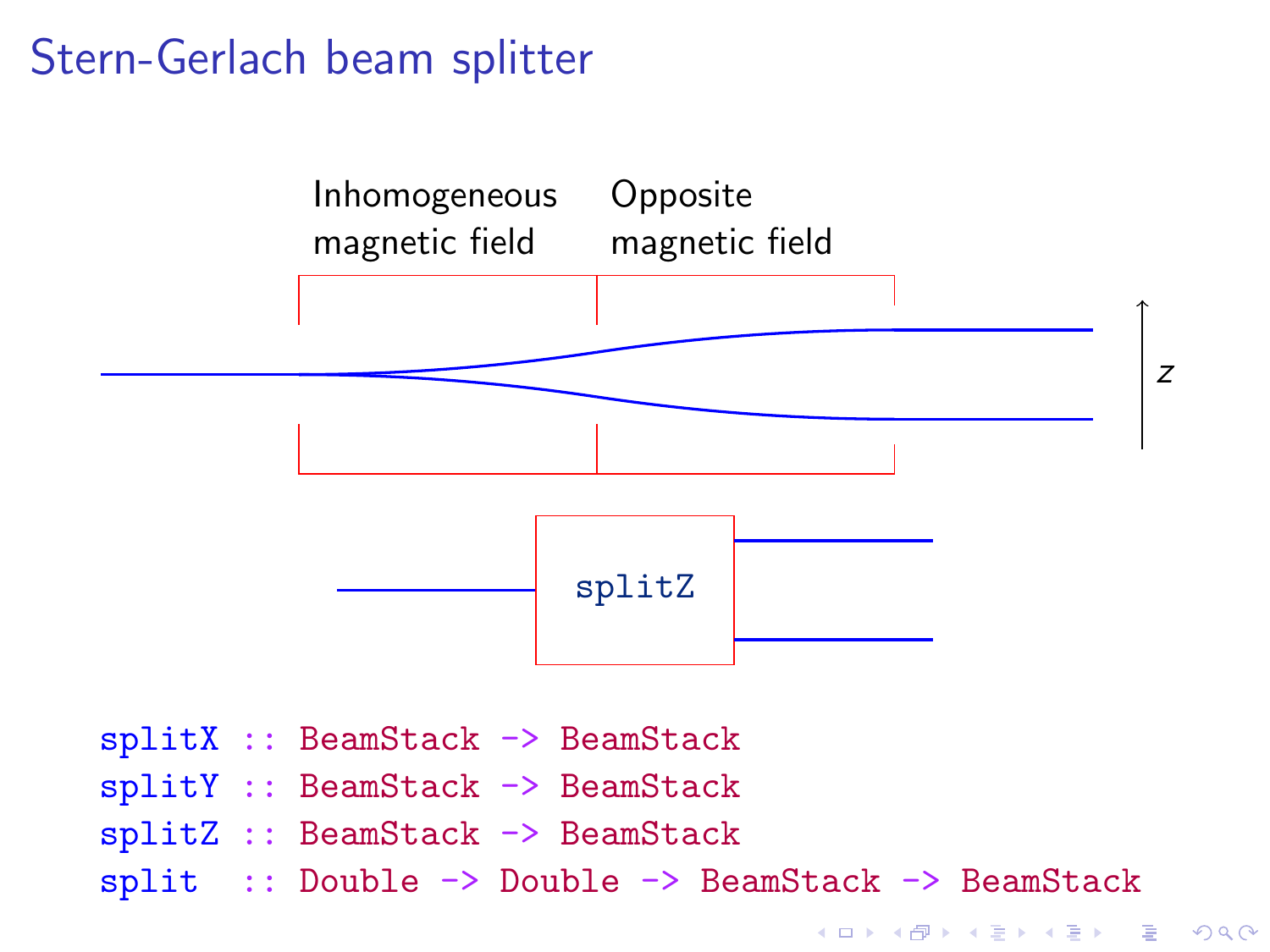#### Townsend's Experiment 1: Reproducibility



**KORKA SERKER ORA** 

GHCi, version 7.10.2: http://www.haskell.org/ghc/ :? for help Prelude> : m Physics.Learn.BeamStack Prelude Physics.Learn.BeamStack> randomBeam Beam of intensity 1.0 Prelude Physics.Learn.BeamStack> splitZ it Beam of intensity 0.5 Beam of intensity 0.5 Prelude Physics.Learn.BeamStack> dropBeam it Beam of intensity 0.5 Prelude Physics.Learn.BeamStack> splitZ it Beam of intensity 0.5 Beam of intensity 0.0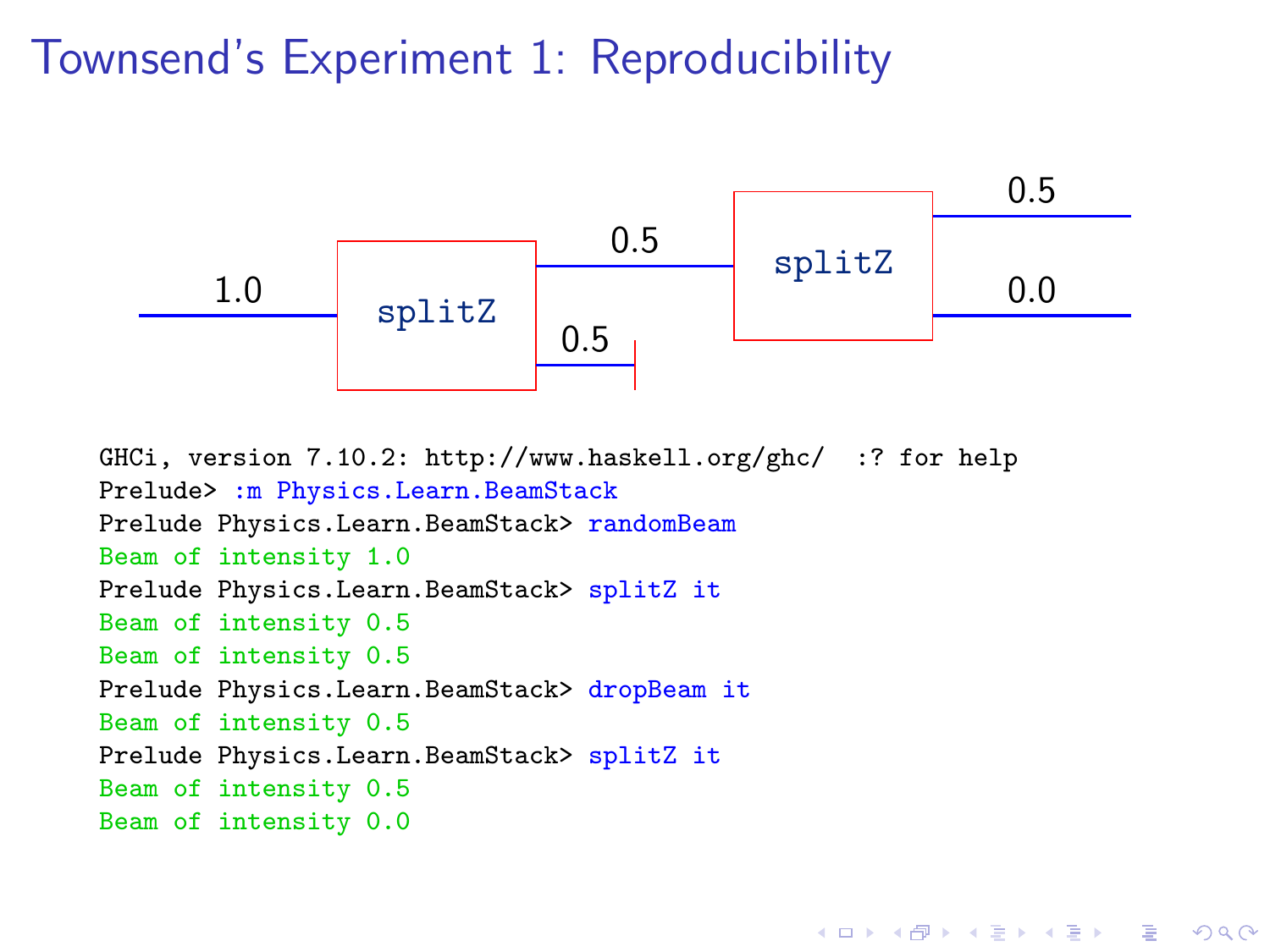To filter is to split and then drop

```
xpFilter :: BeamStack -> BeamStack
xpFilter = dropBeam . splitX
xmFilter :: BeamStack -> BeamStack
xmFilter = dropBeam . flipBeams . splitX
zpFilter :: BeamStack -> BeamStack
zpFilter = dropBeam . splitZ
zmFilter :: BeamStack -> BeamStack
zmFilter = dropBeam . flipBeams . splitZ
```
**K ロ ▶ K @ ▶ K 할 X X 할 X 및 할 X X Q Q O \***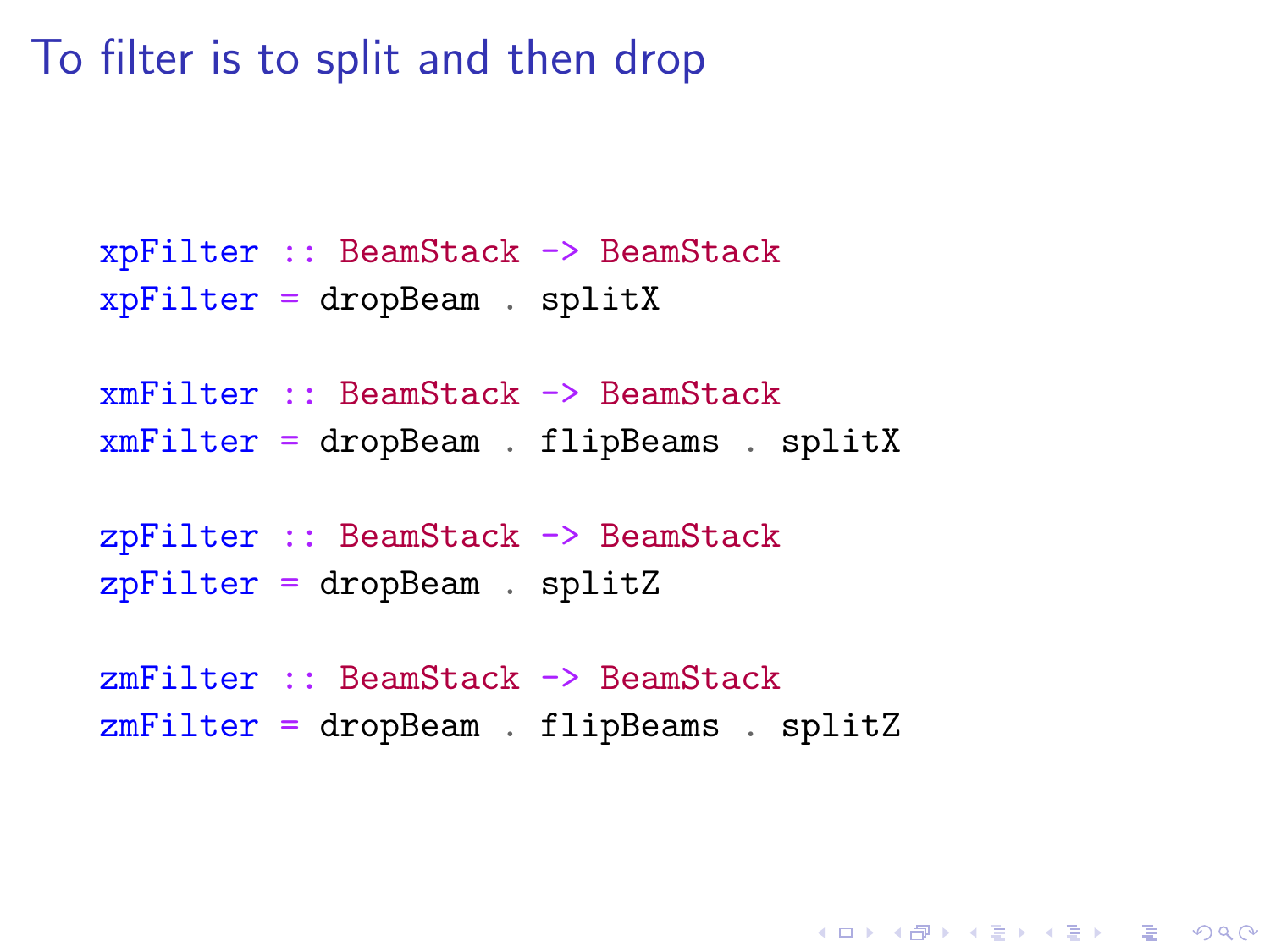#### Townsend's Experiment 2: Z then X



```
GHCi, version 7.10.2: http://www.haskell.org/ghc/ :? for help
Prelude> :m Physics.Learn.BeamStack
Prelude Physics.Learn.BeamStack> zpFilter randomBeam
Beam of intensity 0.5
Prelude Physics.Learn.BeamStack> splitX it
Beam of intensity 0.25000000000000006
Beam of intensity 0.24999999999999994
```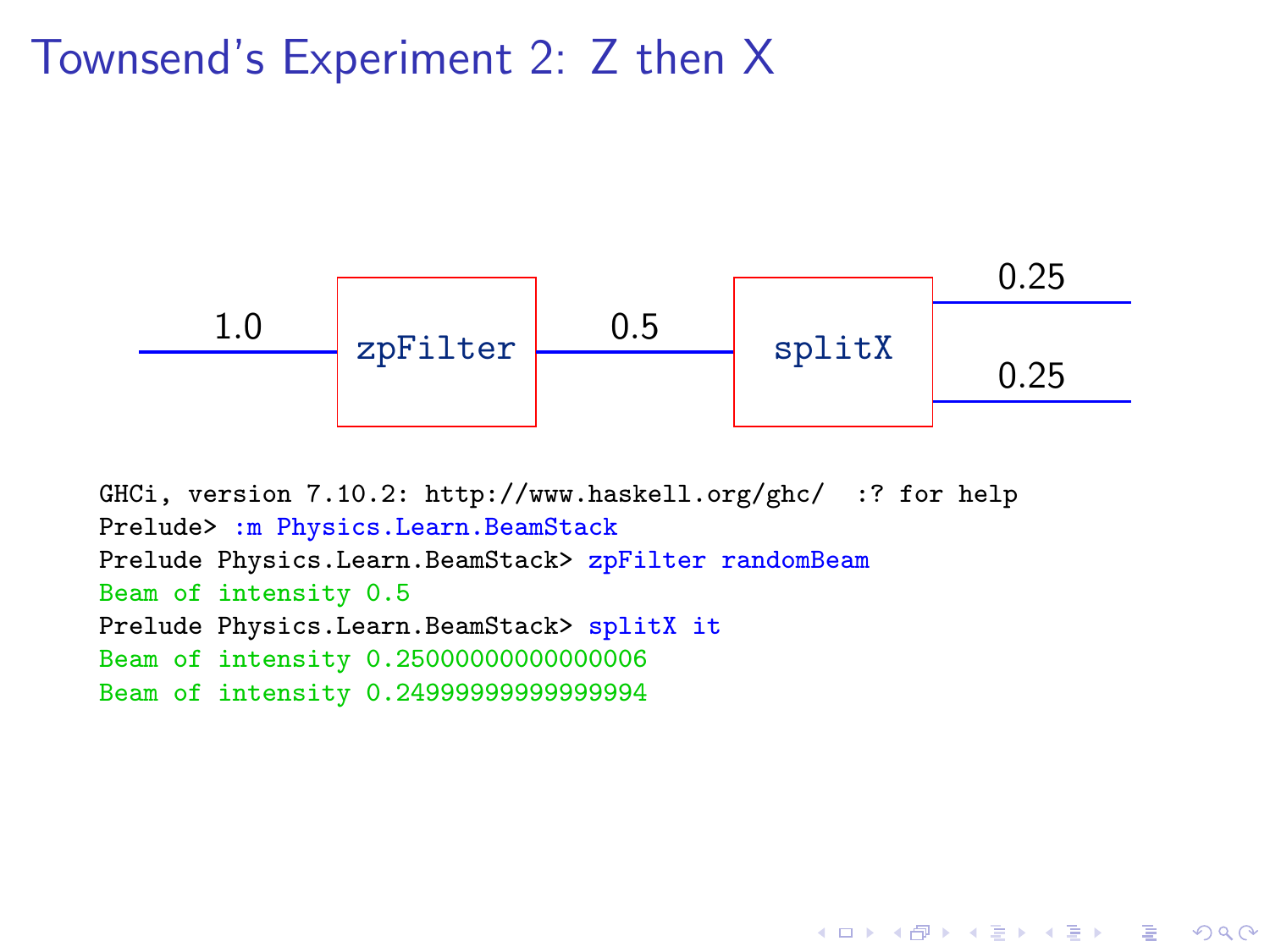#### Townsend's Experiment 3: Z then X then Z



 $QQ$ 

Prelude Physics.Learn.BeamStack> randomBeam Beam of intensity 1.0 Prelude Physics.Learn.BeamStack> splitZ it Beam of intensity 0.5 Beam of intensity 0.5 Prelude Physics.Learn.BeamStack> dropBeam it Beam of intensity 0.5 Prelude Physics.Learn.BeamStack> splitX it Beam of intensity 0.25000000000000006 Beam of intensity 0.24999999999999994 Prelude Physics.Learn.BeamStack> dropBeam it Beam of intensity 0.25000000000000006 Prelude Physics.Learn.BeamStack> splitZ it Beam of intensity 0.12500000000000006 Beam of intensity 0.125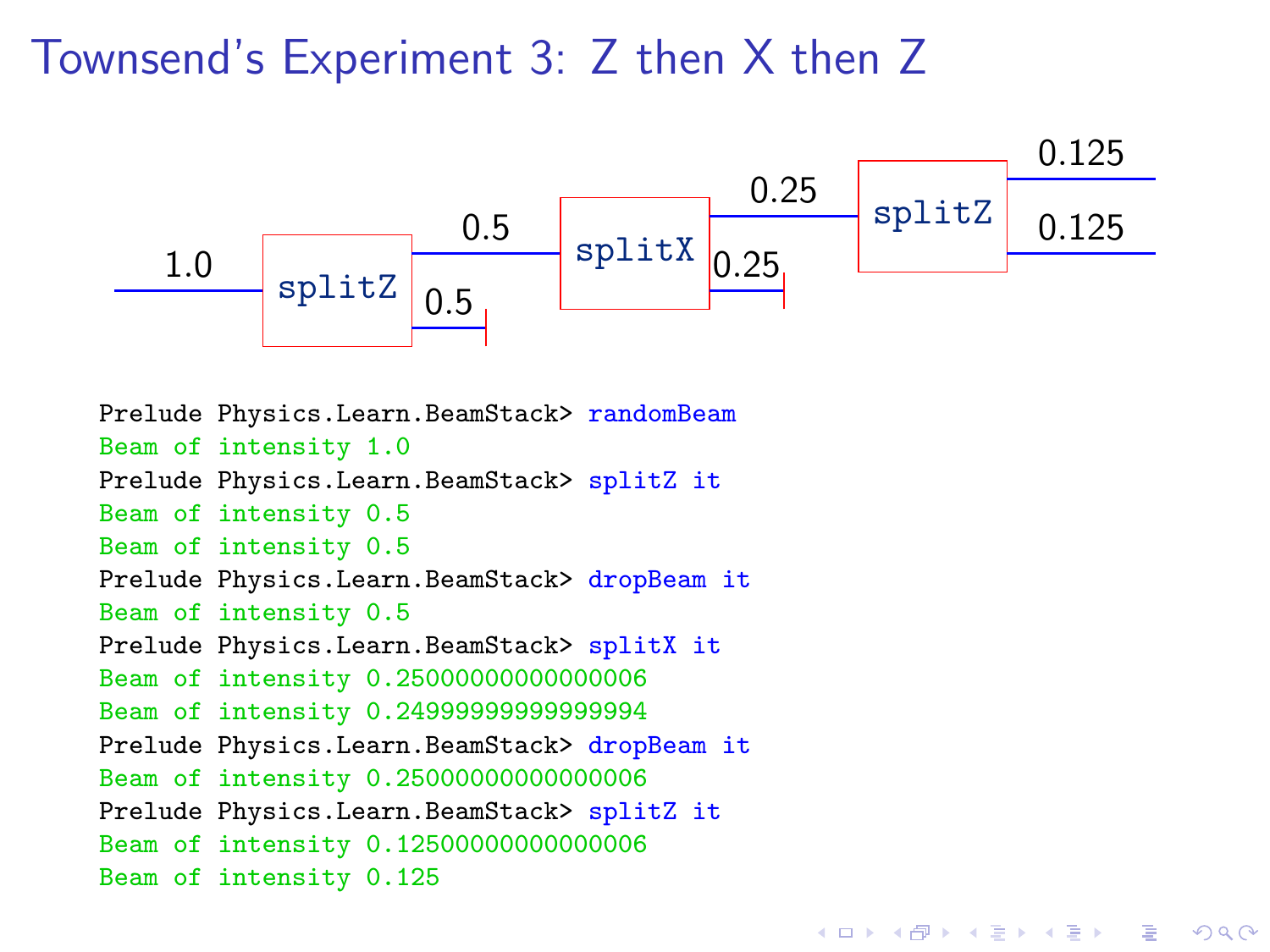#### Stern-Gerlach beam recombiner

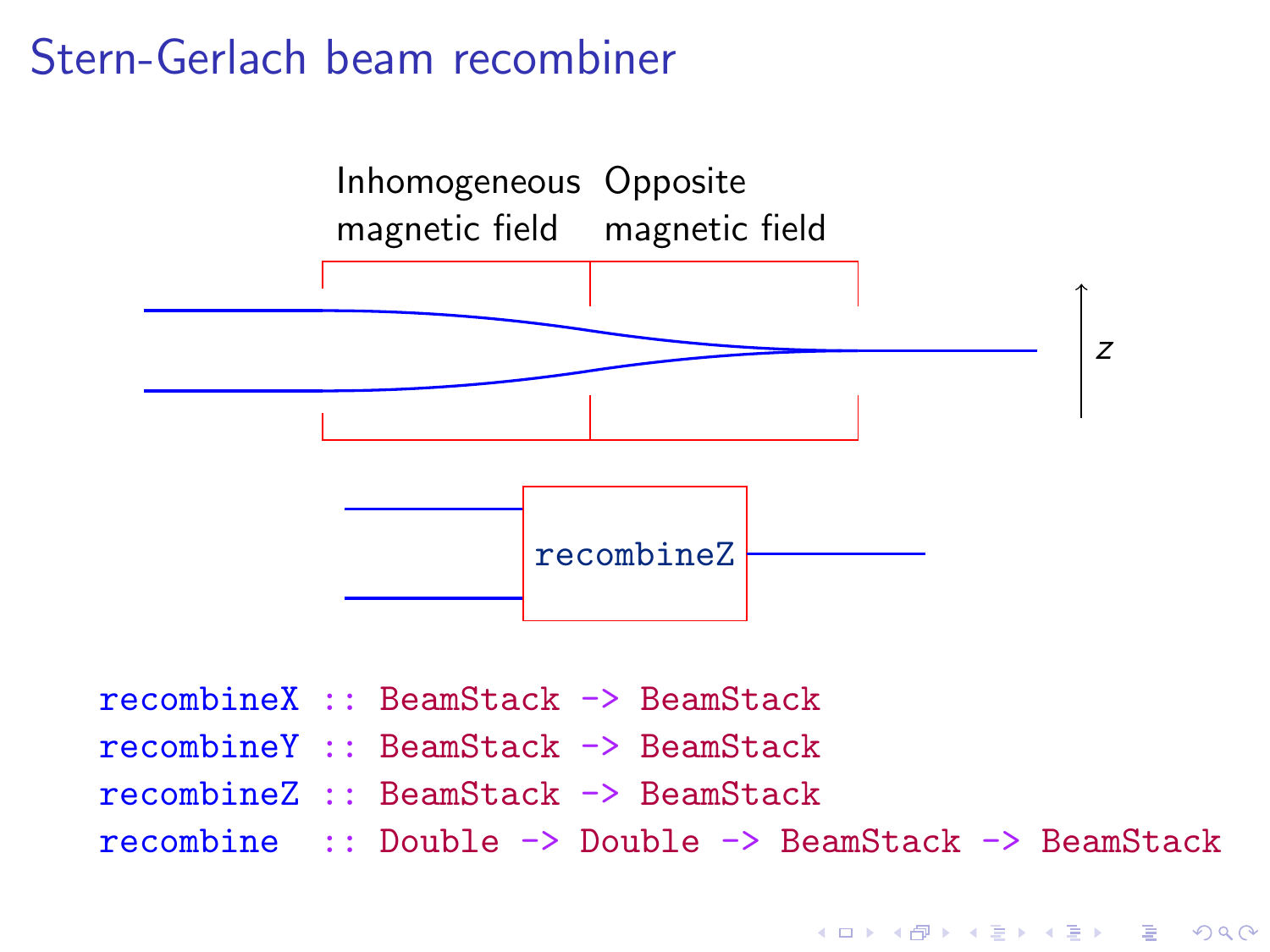#### Townsend's Experiment 4: Recombination



**KORKA SERKER ORA** 

Prelude Physics.Learn.BeamStack> randomBeam Beam of intensity 1.0 Prelude Physics.Learn.BeamStack> splitZ it Beam of intensity 0.5 Beam of intensity 0.5 Prelude Physics.Learn.BeamStack> dropBeam it Beam of intensity 0.5 Prelude Physics.Learn.BeamStack> splitX it Beam of intensity 0.25000000000000006 Beam of intensity 0.24999999999999994 Prelude Physics.Learn.BeamStack> recombineX it Beam of intensity 0.5 Prelude Physics.Learn.BeamStack> splitZ it Beam of intensity 0.5 Beam of intensity 0.0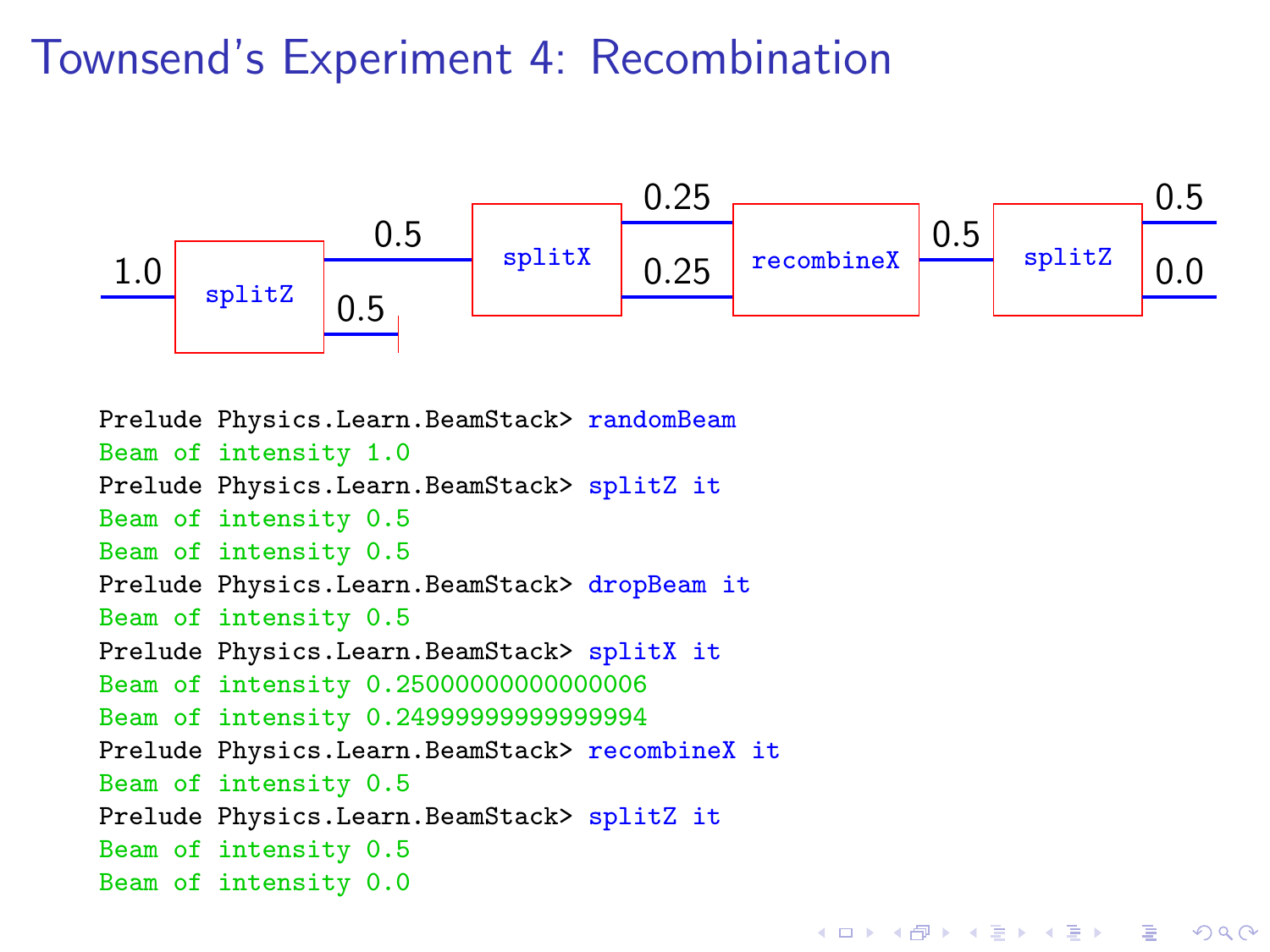#### A puzzle for students

Find a sequence of two filters such that no particles exit the second filter.



Is it possible to find a third filter to place between the first two, such that particles now flow from the last filter?

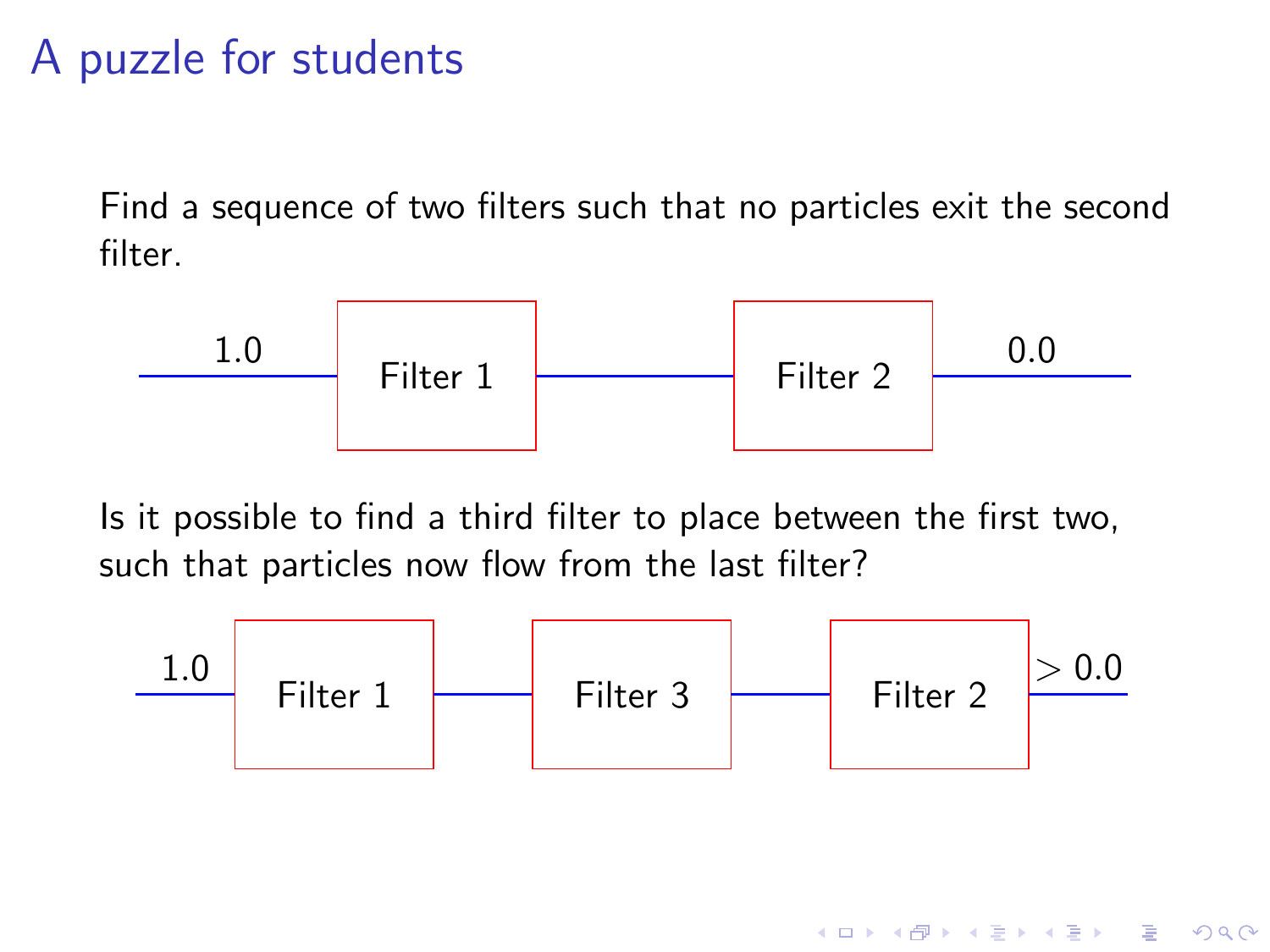## Applying a magnetic field to a beam

#### applyBFieldX :: Double -> BeamStack -> BeamStack applyBFieldY :: Double -> BeamStack -> BeamStack applyBFieldZ :: Double -> BeamStack -> BeamStack applyBField :: Double -> Double -> Double -> BeamStack -> BeamStack

- $\triangleright$  B is the symbol for magnetic field
- $\blacktriangleright$  Field is applied to top beam of the stack
- $\blacktriangleright$  First argument is intensity/duration combination

**K ロ ▶ K @ ▶ K 할 X X 할 X → 할 X → 9 Q Q ^**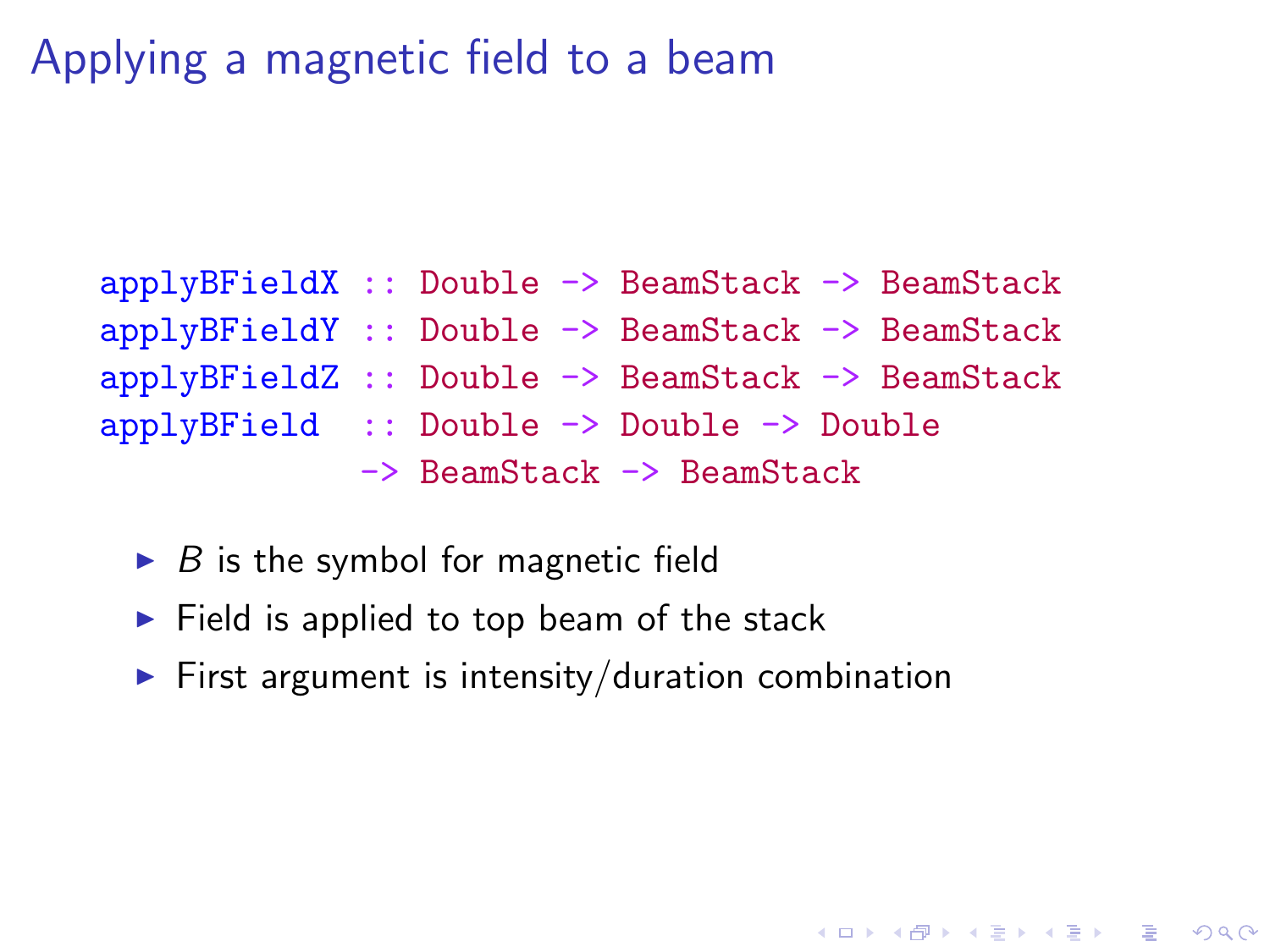#### Another puzzle for students

Can you find a direction and duration for a uniform magnetic field to act on a beam exiting a zpFilter so that the entire beam intensity will make it through an xpFilter?



Does this suggest a way to think about what a uniform magnetic field does?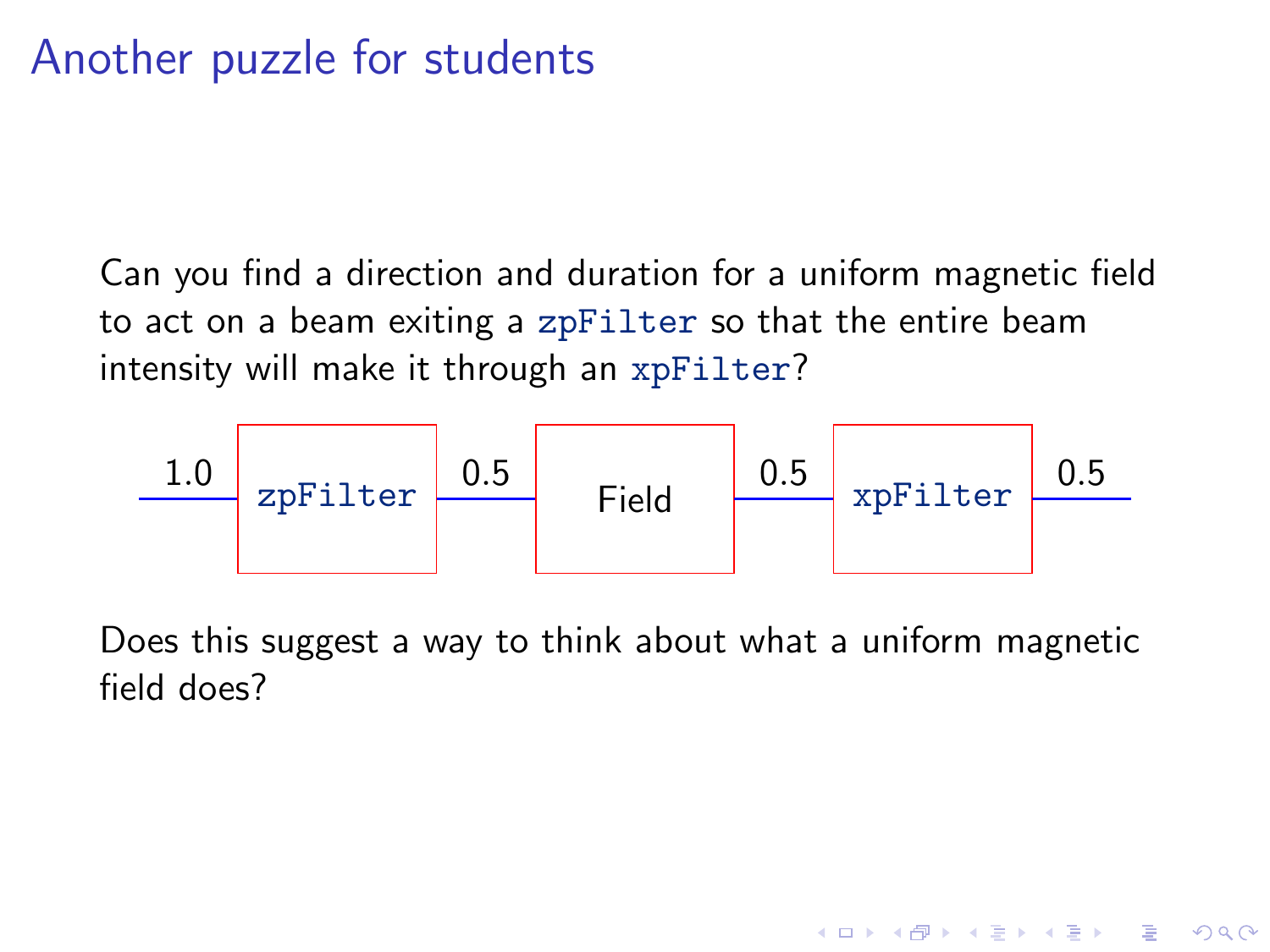#### Last puzzle for now

In Townsend's Experiment 4, suppose we apply a uniform magnetic field in the  $x$  direction to the lower beam between the  $x$ -splitter and x-recombiner. If the duration of application of the magnetic field is zero, the results will match that of Experiment 4.



What is the next shortest duration when the results match again? Is the answer surprising?

**KORKARYKERKE POLO**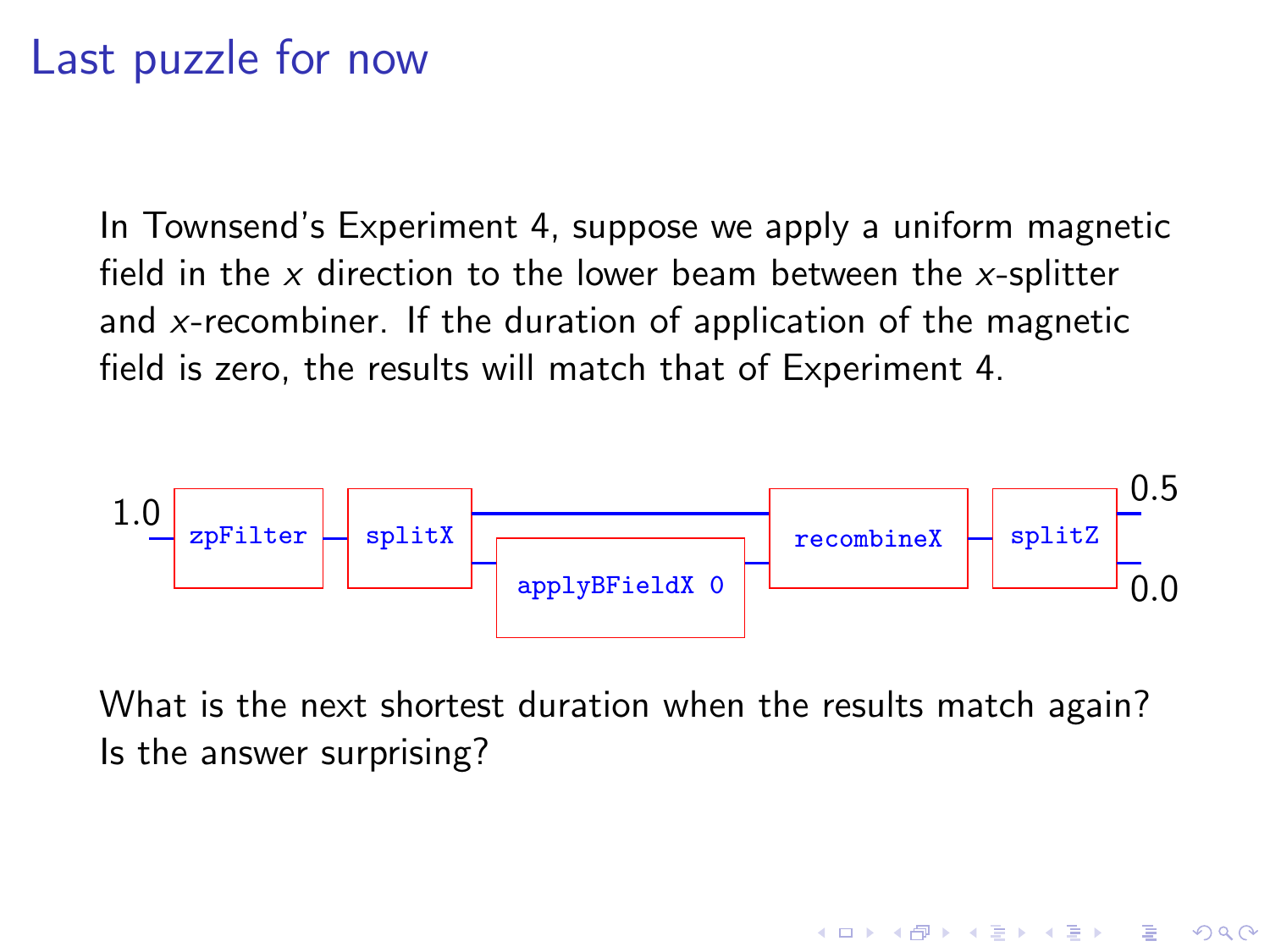#### BeamStack language summary

data BeamStack randomBeam :: BeamStack dropBeam :: BeamStack -> BeamStack flipBeams :: BeamStack -> BeamStack

splitZ :: BeamStack -> BeamStack

recombineZ :: BeamStack -> BeamStack

applyBFieldZ :: Double -> BeamStack -> BeamStack

**K ロ ▶ K @ ▶ K 할 X X 할 X → 할 X → 9 Q Q ^**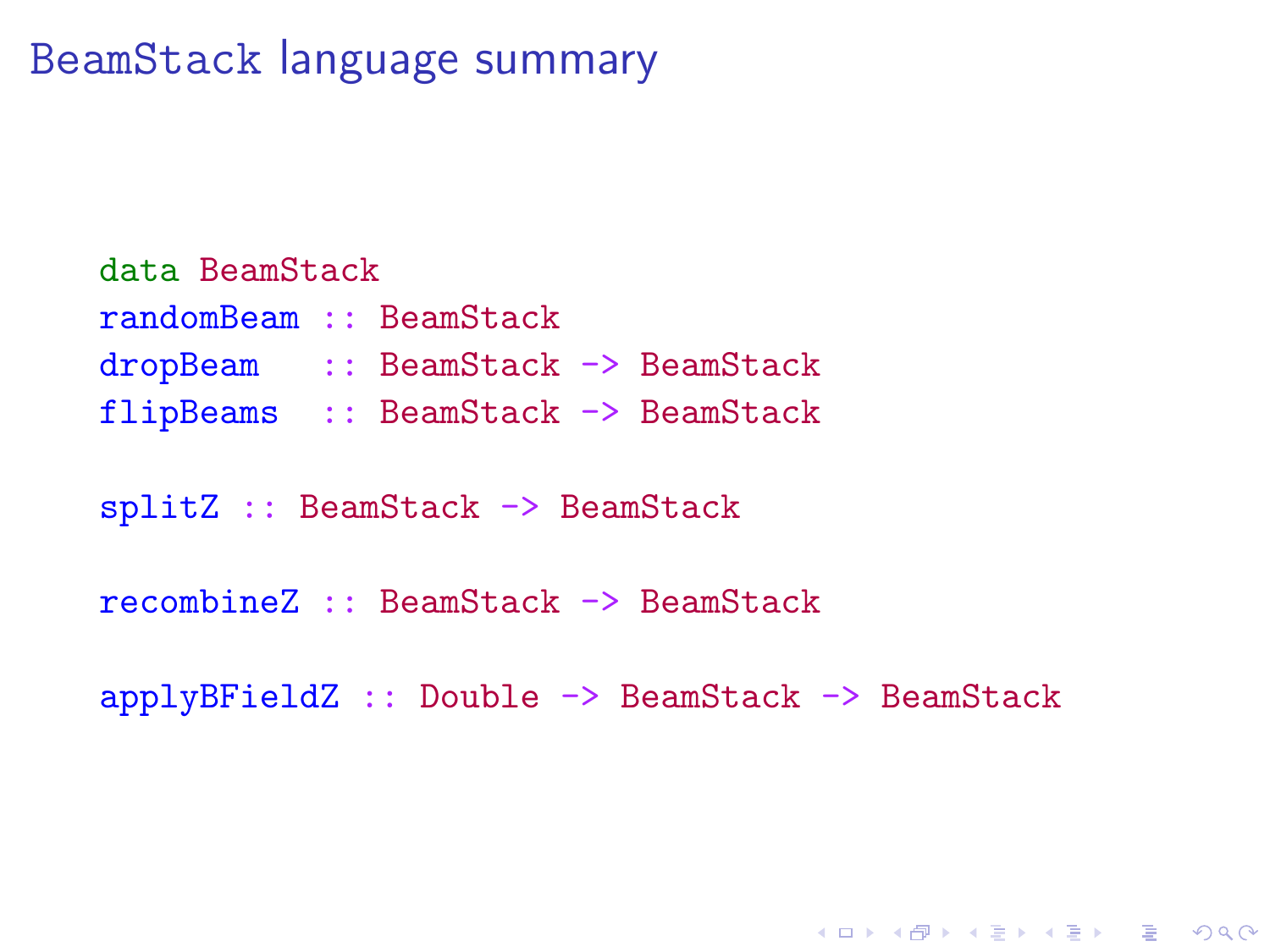#### Quantum Theory uses a vector space



Every state of this spin- $1/2$  particle is a superposition of the basis states  $|z_{+}\rangle$  and  $|z_{-}\rangle$ .

$$
|\psi\rangle = \alpha_+ |z_+\rangle + \alpha_- |z_-\rangle
$$

$$
|x_{+}\rangle = \frac{1}{\sqrt{2}} |z_{+}\rangle + \frac{1}{\sqrt{2}} |z_{-}\rangle
$$
  
\n
$$
|y_{+}\rangle = \frac{1}{\sqrt{2}} |z_{+}\rangle + \frac{i}{\sqrt{2}} |z_{-}\rangle
$$
  
\n
$$
|y_{-}\rangle = \frac{1}{\sqrt{2}} |z_{+}\rangle - \frac{i}{\sqrt{2}} |z_{-}\rangle
$$
  
\n
$$
|y_{-}\rangle = \frac{1}{\sqrt{2}} |z_{+}\rangle - \frac{i}{\sqrt{2}} |z_{-}\rangle
$$

**KORK STRAIN A BAR SHOP**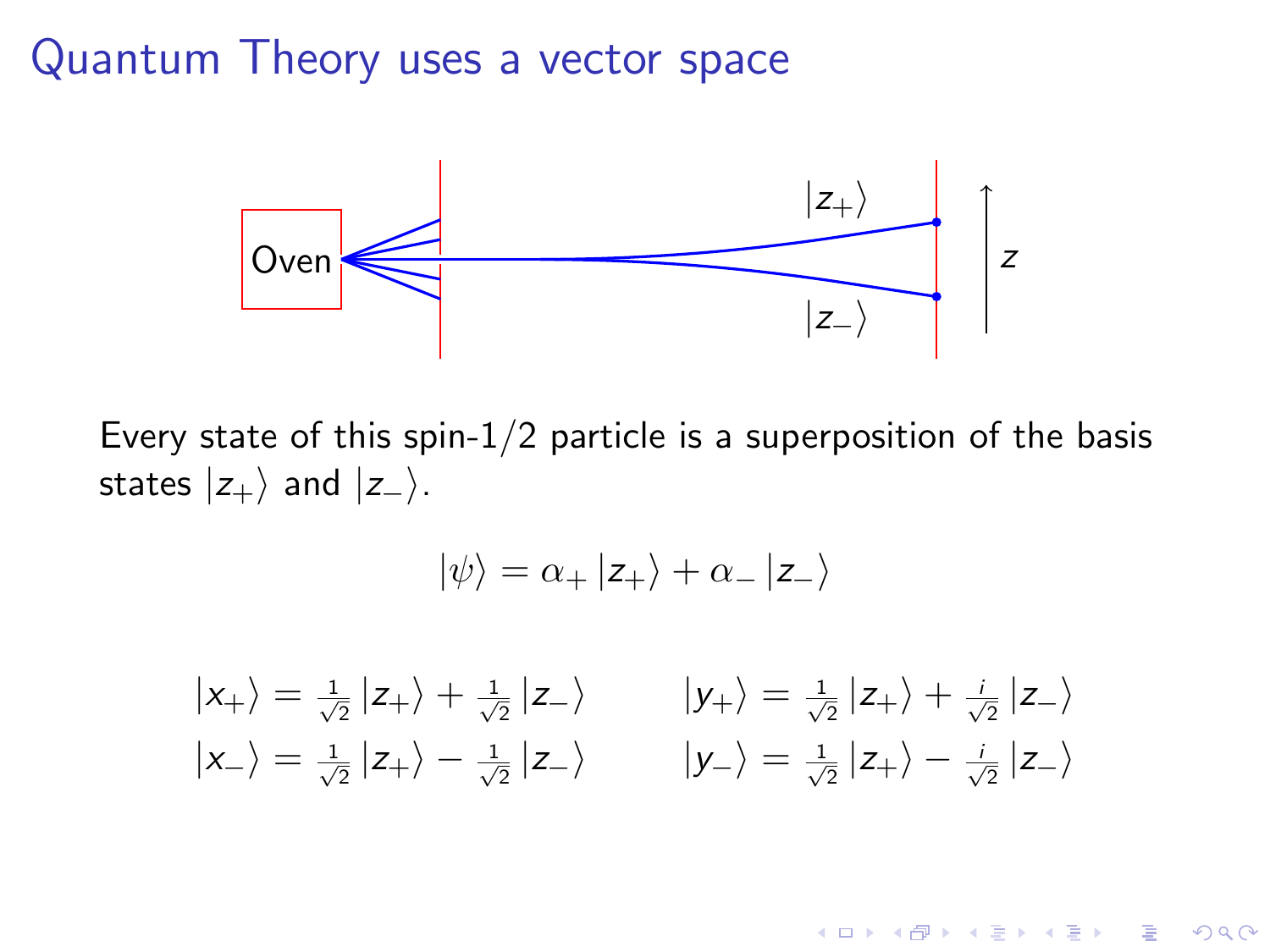## Dirac Notation is modern QM notation





Paul Dirac 1902–1984

K ロ X K (P) X (E) X (E) X (E) X (P) Q (P)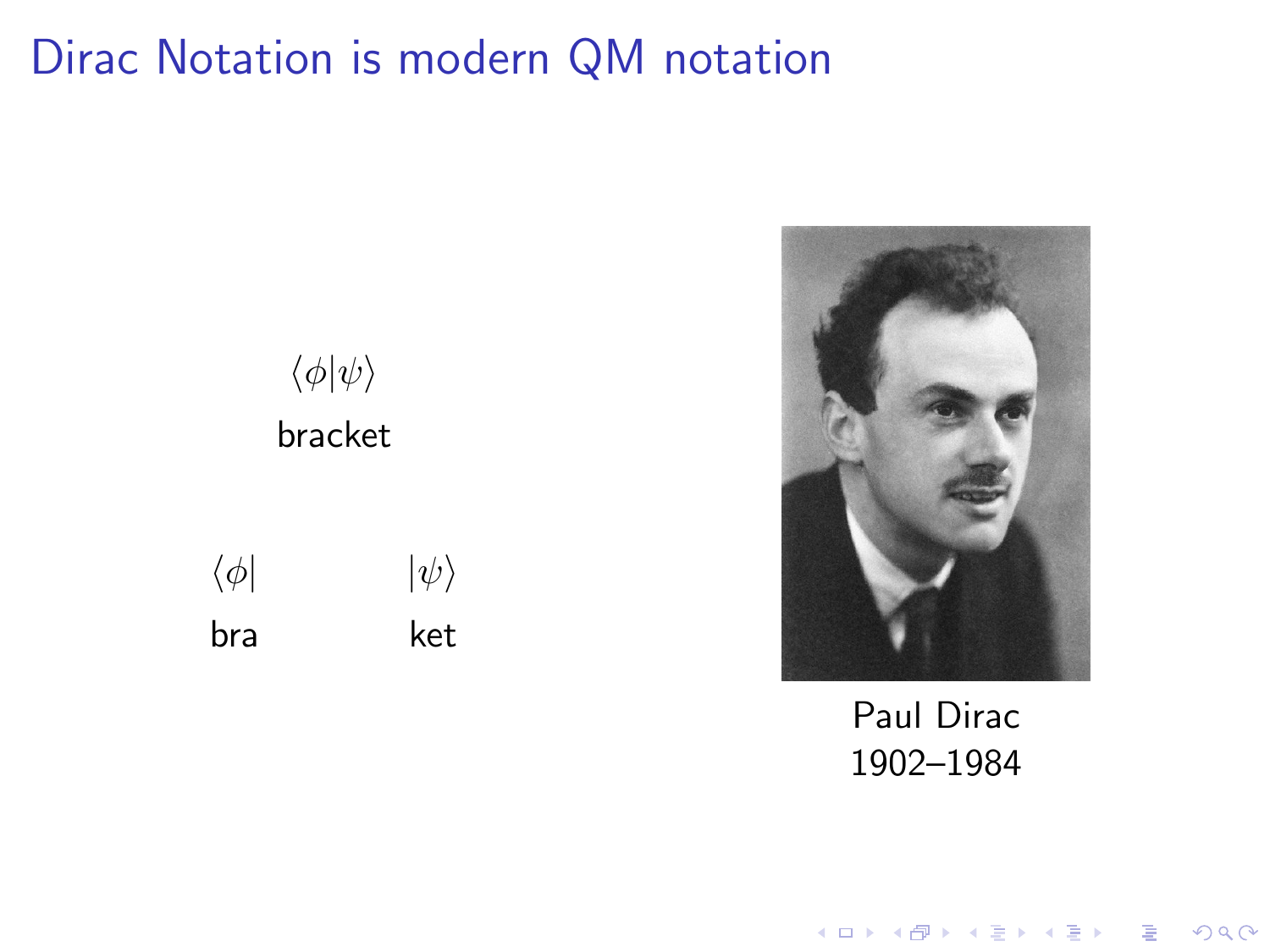#### Kets for spin-1/2 particles

A ket is a vector that describes the *state* of a particle.

data Ket  $\langle x_+ \rangle = \frac{1}{\sqrt{2}} |z_+ \rangle + \frac{1}{\sqrt{2}} |z_- \rangle$  $2$   $-7$   $\sqrt{2}$ xm :: Ket  $|x_-\rangle = \frac{1}{\sqrt{2}}$  $\frac{1}{2}$   $|z_{+}\rangle - \frac{1}{\sqrt{2}}$  $\frac{1}{2}$  |z− $\rangle$  $y$ yp :: Ket  $|y_+\rangle = \frac{1}{\sqrt{2}}$  $\frac{1}{2}$   $|z_{+}\rangle + \frac{i}{\sqrt{2}}$  $\frac{1}{2}$  |z− $\rangle$ ym :: Ket  $|y_-\rangle = \frac{1}{\sqrt{2}}$  $\frac{1}{2} |z_+\rangle - \frac{1}{\sqrt{2}}$  $\frac{1}{2}$  |z− $\rangle$  $zp :: Ket$   $|z_{+}\rangle$ zm :: Ket  $|z_-\rangle$ np :: Double -> Double  $|n_+(\theta, \phi)\rangle = \cos\frac{\theta}{2} |z_+\rangle + e^{i\phi} \sin\frac{\theta}{2} |z_-\rangle$ nm :: Double -> Double -> Ket  $|n_{-}(\theta, \phi)\rangle = \sin\frac{\theta}{2}|z_{+}\rangle - e^{i\phi}\cos\frac{\theta}{2}|z_{-}\rangle$ 

**KORK STRAIN A BAR SHOP** 

provided by Physics.Learn.Ket of learn-physics package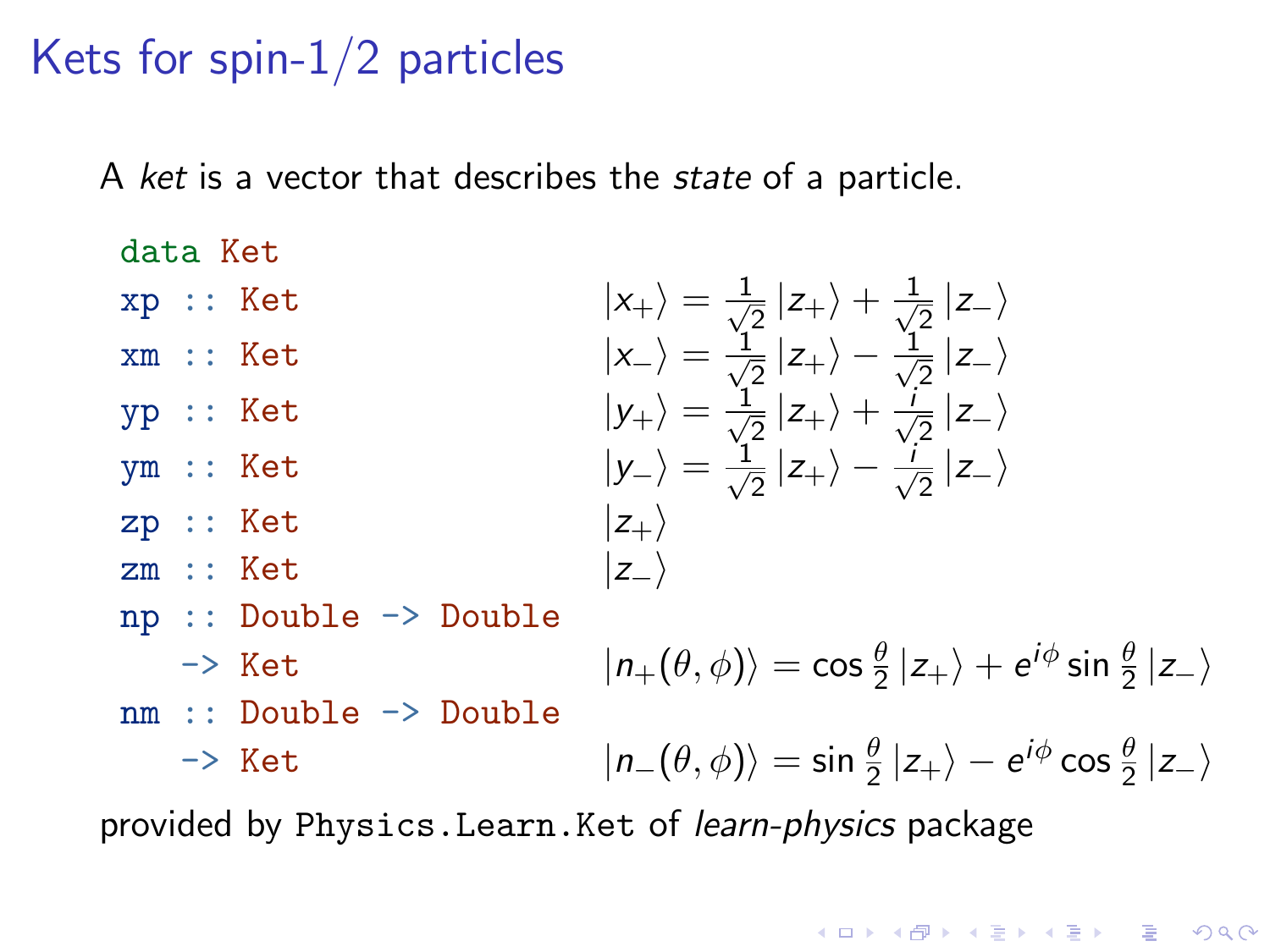#### Calculating probabilities

A measurement result is associated with an outcome ket  $|\phi\rangle$ .  $P = |\langle \phi | \psi \rangle|^2$ 

#### magnitude (dagger phi <> psi) \*\* 2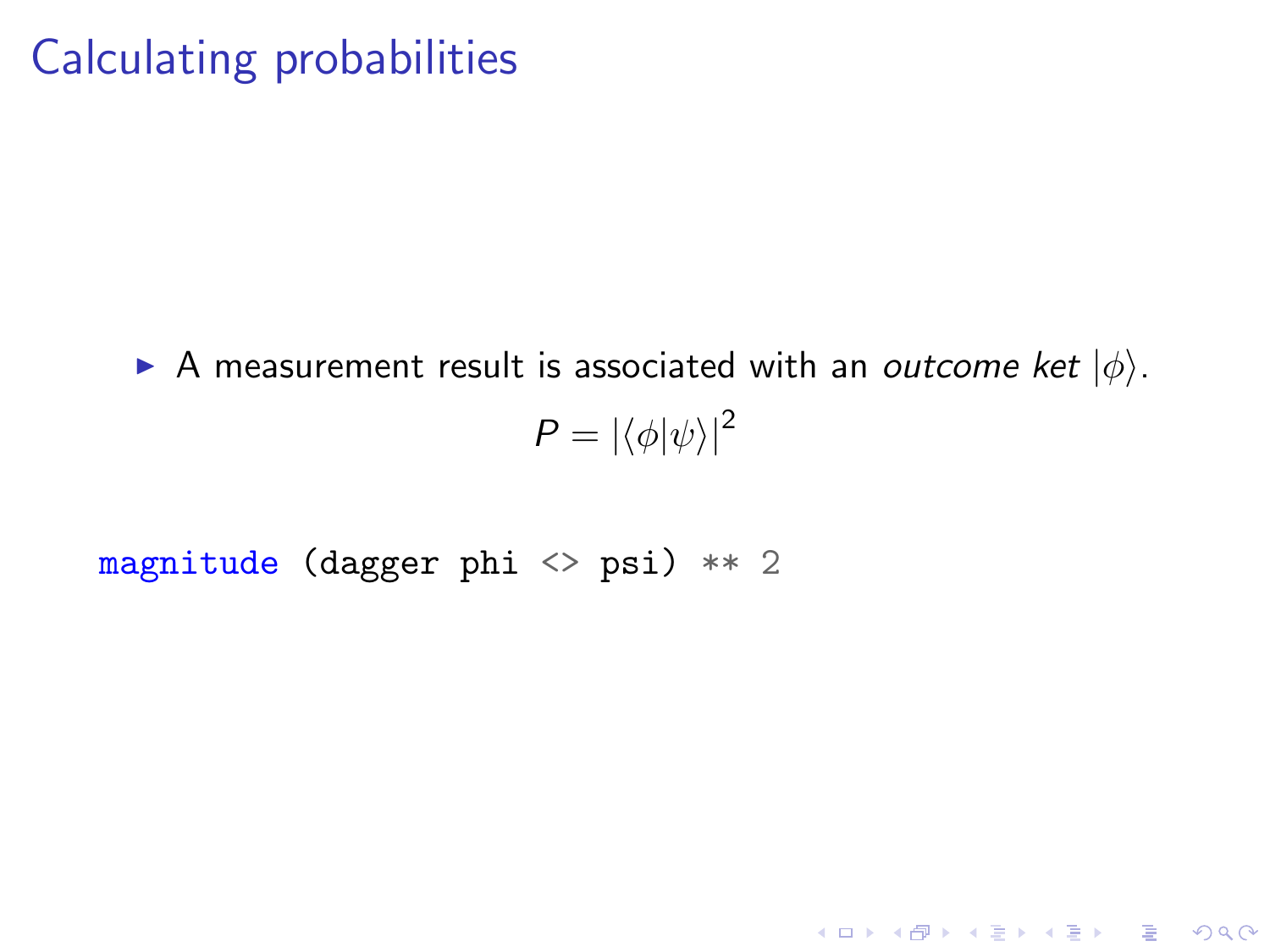Homework problem: probability calculation

Consider a spin- $1/2$  particle in the state

$$
|\psi\rangle = \left(\frac{2}{5} + \frac{2}{5}i\right)|z_+\rangle + \left(\frac{1}{5} + \frac{4}{5}i\right)|z_-\rangle.
$$

If a measurement of spin in the y-direction is made, what is the probability of obtaining spin down?

```
GHCi, version 7.10.2: http://www.haskell.org/ghc/ :? for help
Prelude> :m Physics.Learn.Ket
Prelude Physics.Learn.Ket> let psi = (2/5+2/5<i>i</i>) <> zp + (1/5+4/5<i>i</i>) <> zm
Prelude Physics.Learn.Ket> magnitude (dagger ym <> psi) ** 2
0.26
```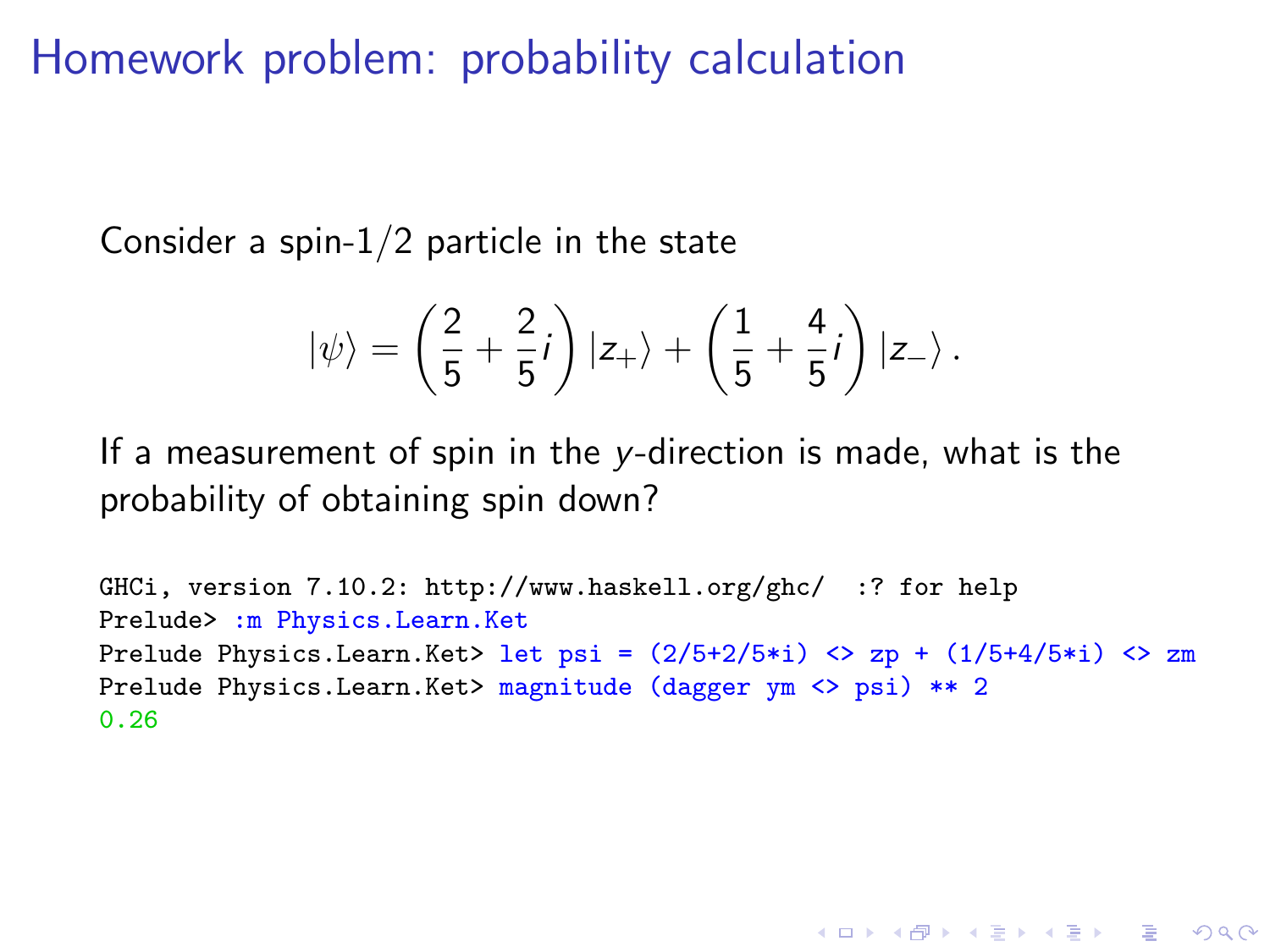Operators for spin-1/2 particles

- $\triangleright$  Operators are used to describe *observables* like position, momentum, angular momentum, energy
- data Operator
- sx :: Operator
- sy :: Operator
- sz :: Operator
- sn :: Double -> Double
	- -> Operator

$$
\sigma_{x} = |x_{+}\rangle \langle x_{+}| - |x_{-}\rangle \langle x_{-}|
$$
  
\n
$$
\sigma_{y} = |y_{+}\rangle \langle y_{+}| - |y_{-}\rangle \langle y_{-}|
$$
  
\n
$$
\sigma_{z} = |z_{+}\rangle \langle z_{+}| - |z_{-}\rangle \langle z_{-}|
$$

**K ロ ▶ K @ ▶ K 할 X X 할 X → 할 X → 9 Q Q ^** 

$$
\ket{n_+}\bra{n_+}-\ket{n_-}\bra{n_-}
$$

 $\hbar$ 

 $\frac{1}{2}\sigma_z$  z component of angular momentum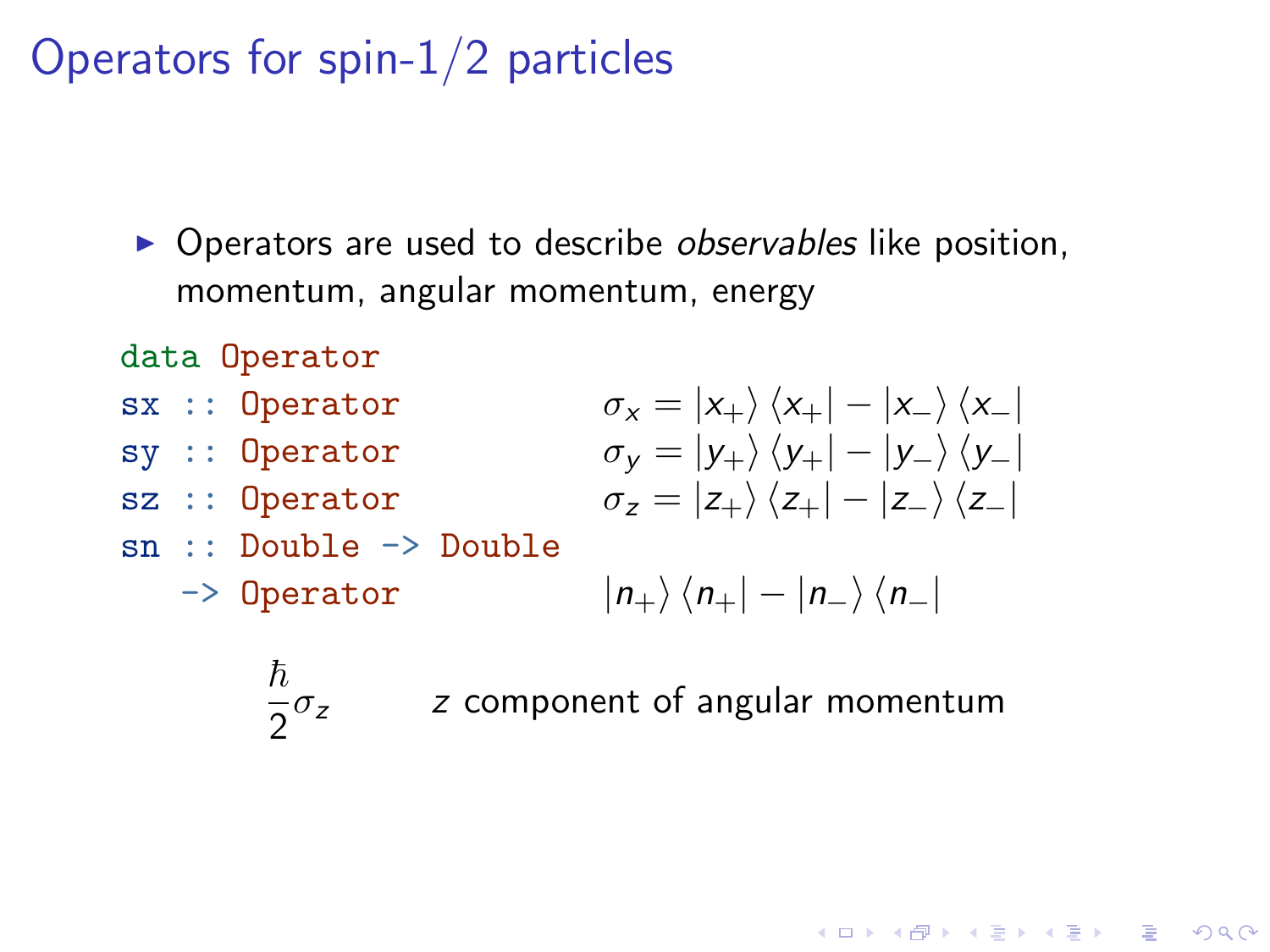Schrödinger equation describes time evolution

$$
i\hbar \frac{d}{dt} |\psi(t)\rangle = H |\psi(t)\rangle
$$

**K ロ ▶ K @ ▶ K 할 X X 할 X → 할 X → 9 Q Q ^** 

Physics.Learn.Ket provides timeEv :: Double -> Operator -> Ket -> Ket evolutionBlochSphereK :: Ket -> (Double -> Operator)  $\rightarrow$  IO ()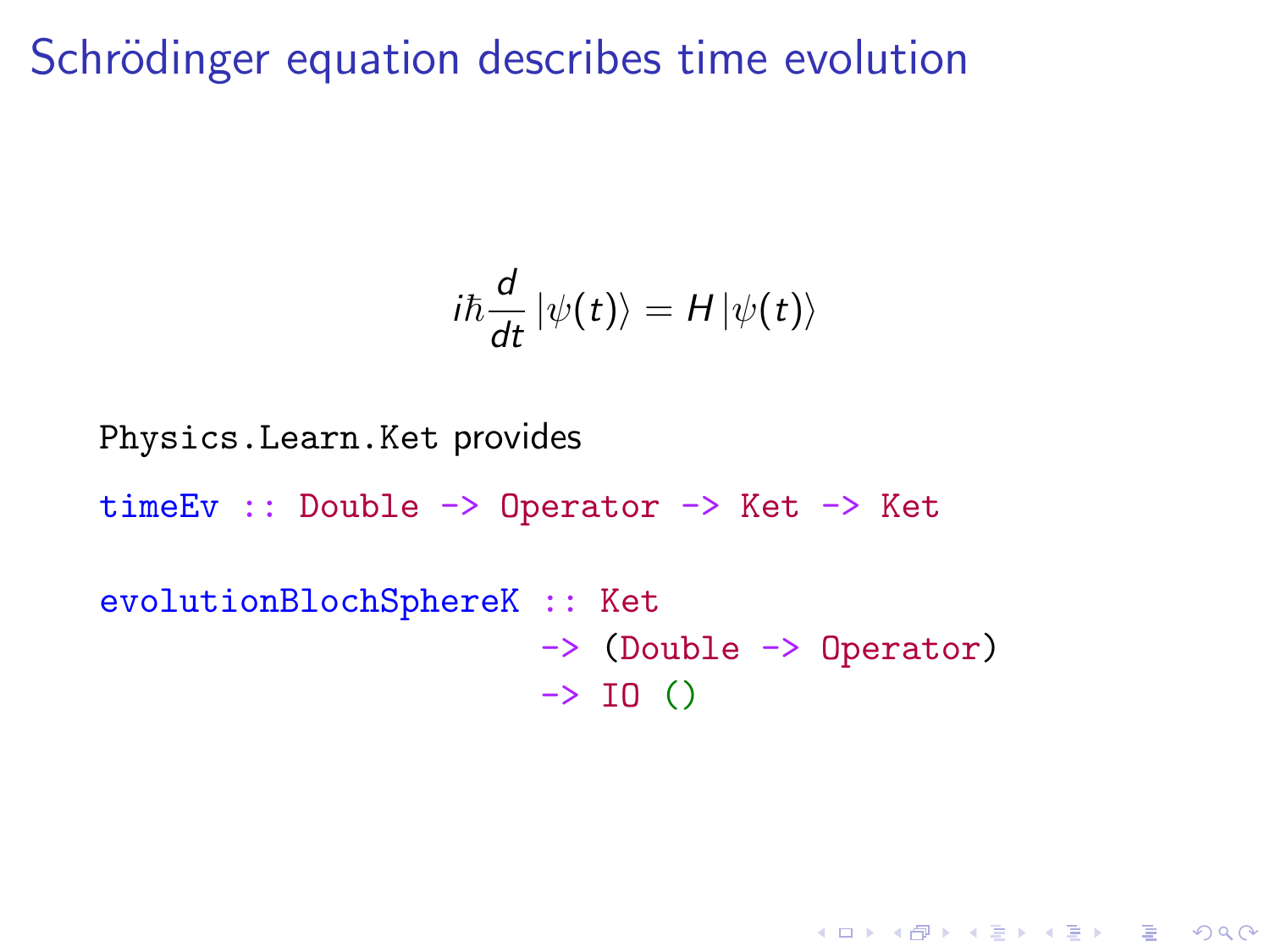Bloch Sphere: Visualization for state of spin-1/2 particle

$$
|\psi\rangle=\alpha_{+}\,|z_{+}\rangle+\alpha_{-}\,|z_{-}\rangle
$$

- $\blacktriangleright$  global magnitude is irrelevant
- $\blacktriangleright$  global phase is irrelevant

$$
\tan\frac{\theta}{2} = \left|\frac{\alpha_-}{\alpha_+}\right| \qquad \phi = \arg\frac{\alpha_-}{\alpha_+}
$$

- $\blacktriangleright$  relative magnitude controls latitude
- $\blacktriangleright$  relative phase controls longitude



 $4$  ロ )  $4$   $\overline{r}$  )  $4$   $\overline{z}$  )  $4$   $\overline{z}$  )

 $\Rightarrow$ 

 $2990$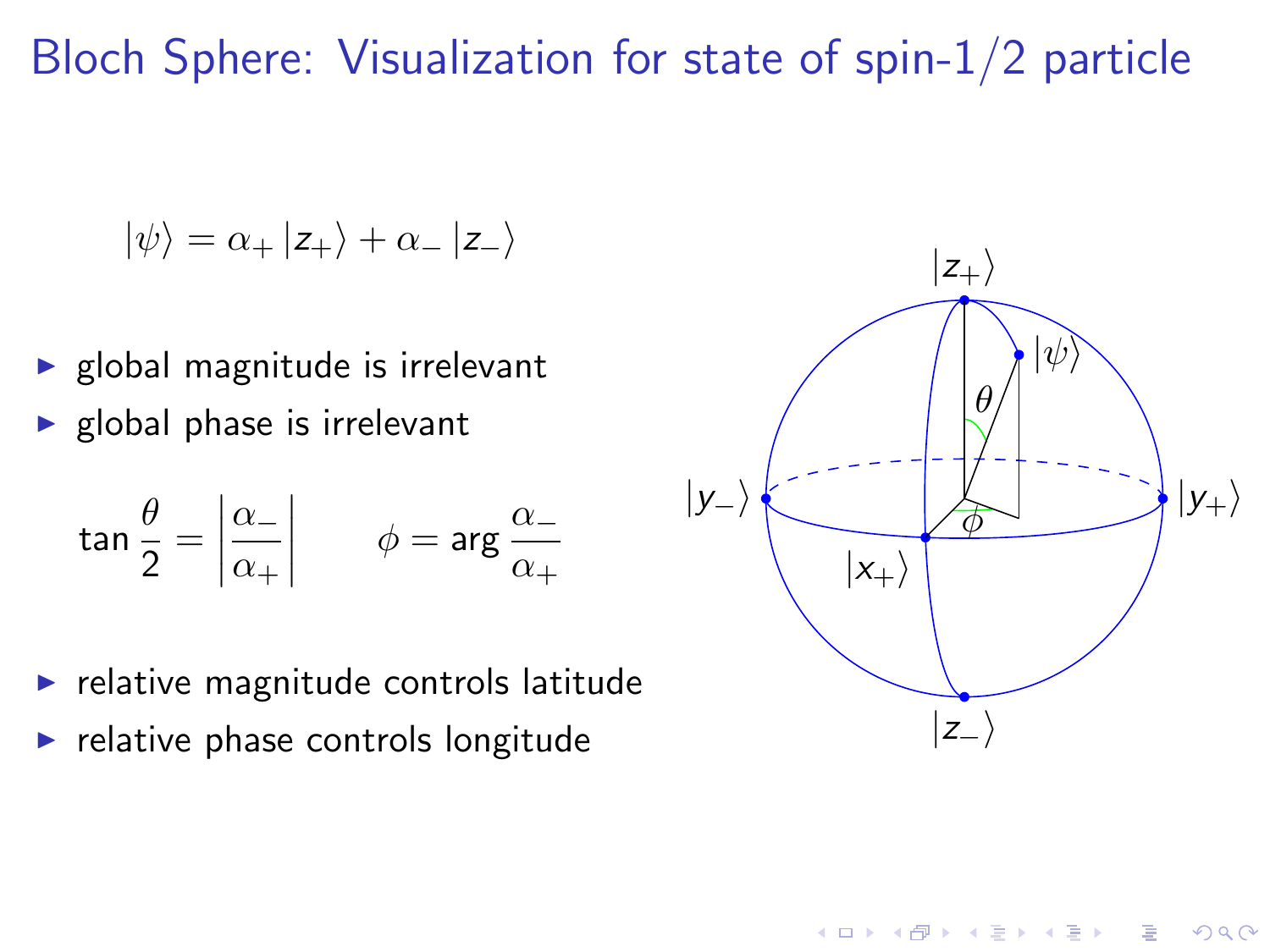Student Activity: Nuclear Magnetic Resonance

Activity: Show, on the Bloch Sphere, how the state of a spin-1/2 particle evolves under conditions of nuclear magnetic resonance.

ham :: Double -> Double -> Double -> Double -> Operator ham omega0 omegaR omega t  $=$  (omega0 / 2 : + 0)  $\langle$  sz + (omegaR / 2 \* cos (omega \* t) :+ 0) <> sx

**K ロ ▶ K @ ▶ K 할 X X 할 X 및 할 X X Q Q O** 

 $main :: TO$   $()$  $main = evolutionBlockSphereK \text{ zm}$  (ham  $5 \text{ 1 } 5$ )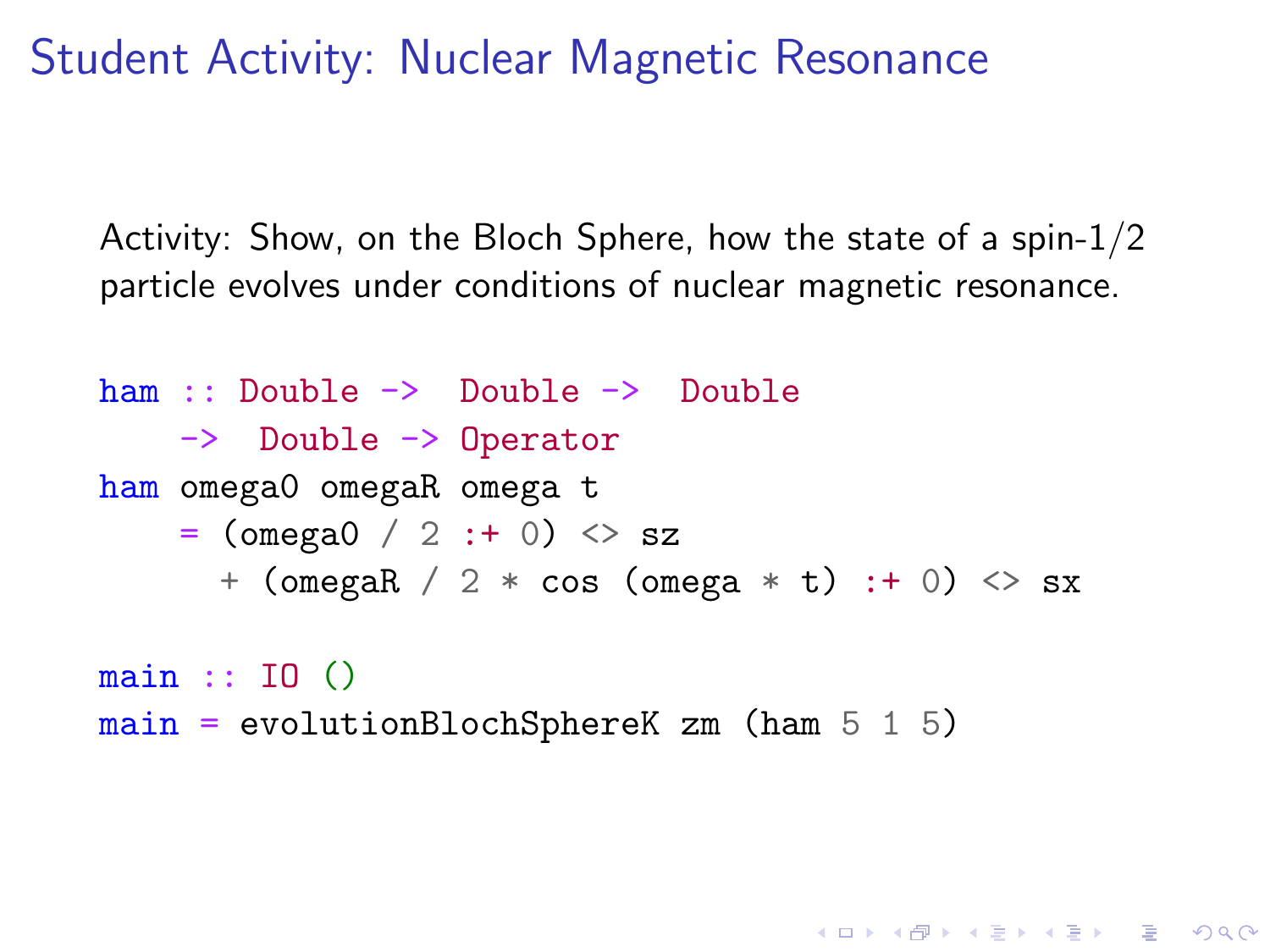#### Ket language summary

- $\blacktriangleright$  data types Ket, Bra, Operator
- $\triangleright$  Dirac product to support modern Dirac notation

**K ロ ▶ K @ ▶ K 할 X X 할 X 및 할 X X Q Q O** 

- $\blacktriangleright$  calculation of probabilities
- $\triangleright$  Schrödinger equation solver
- $\blacktriangleright$  visualization tools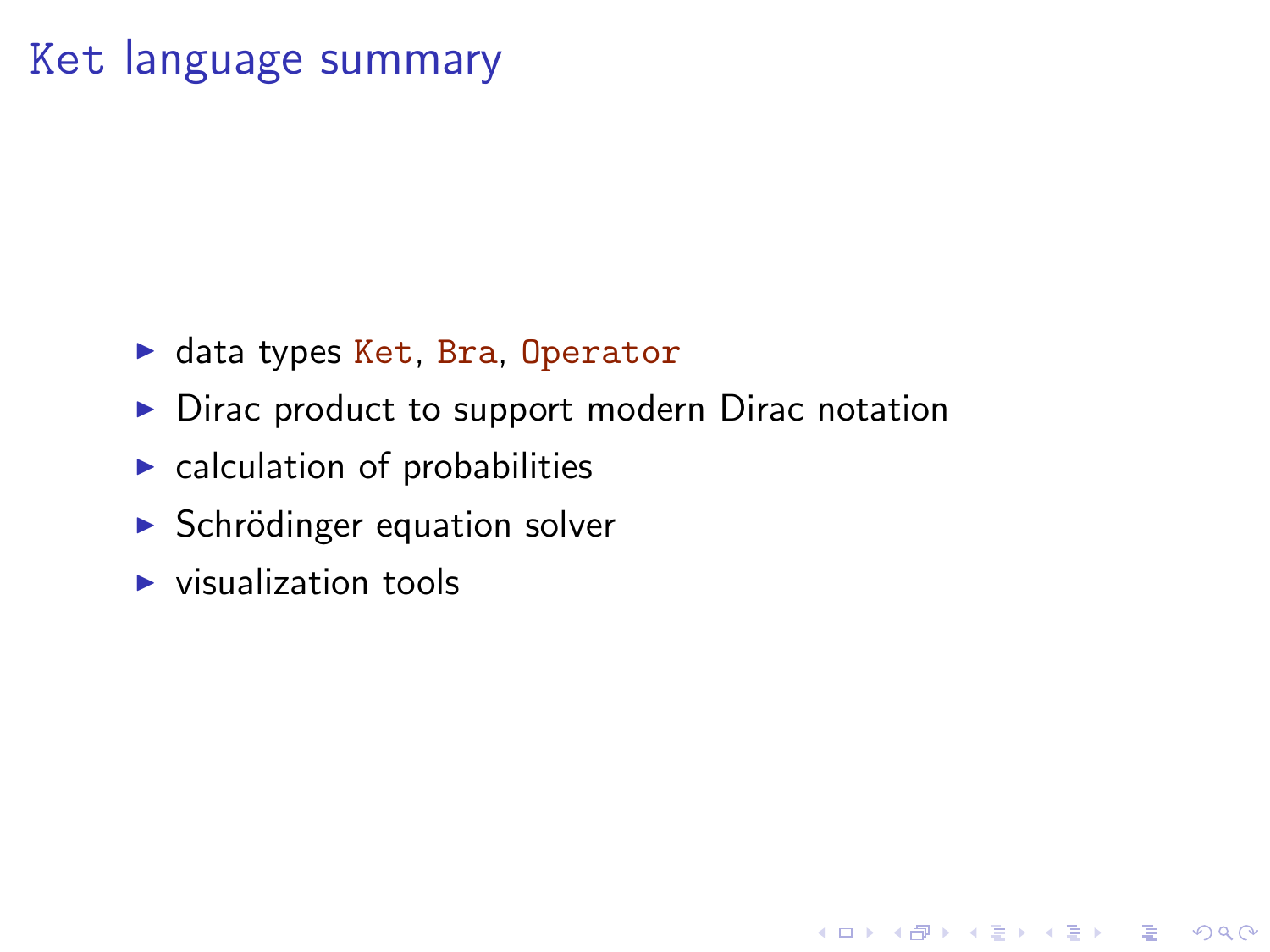#### Simplified Laboratory Language

data Beam xpBeam :: Beam xmBeam :: Beam zpBeam :: Beam zmBeam :: Beam intensity :: Beam -> Double  $splitX :: Beam \rightarrow (Beam, Beam)$  $splitZ :: Beam \rightarrow (Beam, Beam)$  $split$  :: Double  $\rightarrow$  Double  $\rightarrow$  Beam  $\rightarrow$  (Beam, Beam) zpFilter :: Beam -> Beam zmFilter :: Beam -> Beam recombineX :: (Beam,Beam) -> Beam recombineZ :: (Beam,Beam) -> Beam recombine :: Double -> Double -> (Beam,Beam) -> Beam applyBFieldX :: Double -> Beam -> Beam applyBFieldZ :: Double -> Beam -> Beam